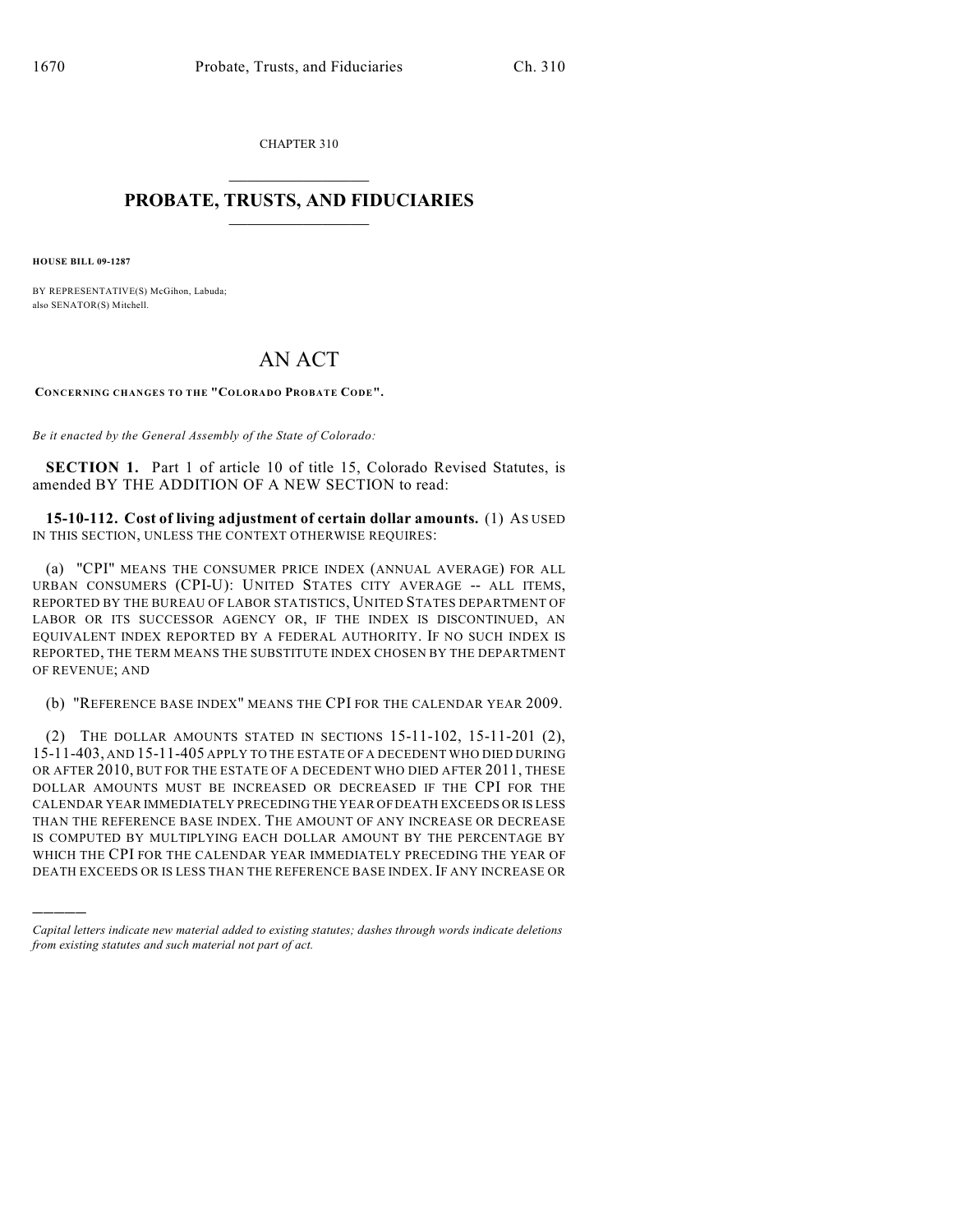DECREASE PRODUCED BY THE COMPUTATION IS NOT A MULTIPLE OF ONE HUNDRED DOLLARS, THE INCREASE OR DECREASE IS ROUNDED DOWN, IF AN INCREASE, OR UP, IF A DECREASE, TO THE NEXT MULTIPLE OF ONE HUNDRED DOLLARS, BUT FOR THE PURPOSE OF SECTION 15-11-405, THE PERIODIC INSTALLMENT AMOUNT IS THE LUMP-SUM AMOUNT DIVIDED BY TWELVE. IF THE CPI FOR 2009 IS CHANGED BY THE BUREAU OF LABOR STATISTICS, THE REFERENCE BASE INDEX MUST BE REVISED USING THE REBASING FACTOR REPORTED BY THE BUREAU OF LABOR STATISTICS, OR OTHER COMPARABLE DATA IF A REBASING FACTOR IS NOT REPORTED.

(3) BEFORE FEBRUARY 1, 2011, AND BEFORE FEBRUARY 1 OF EACH SUCCEEDING YEAR, THE DEPARTMENT OF REVENUE SHALL PUBLISH A CUMULATIVE LIST, BEGINNING WITH THE DOLLAR AMOUNTS EFFECTIVE FOR THE ESTATE OF A DECEDENT WHO DIED IN 2011 OF EACH DOLLAR AMOUNT AS INCREASED OR DECREASED UNDER THIS SECTION.

**SECTION 2.** 15-10-201, Colorado Revised Statutes, is amended BY THE ADDITION OF THE FOLLOWING NEW SUBSECTIONS to read:

**15-10-201. General definitions.** Subject to additional definitions contained in the subsequent articles that are applicable to specific articles, parts, or sections, and unless the context otherwise requires, in this code:

(44.5) "RECORD" MEANS INFORMATION THAT IS INSCRIBED ON A TANGIBLE MEDIUM OR THAT IS STORED IN AN ELECTRONIC OR OTHER MEDIUM AND IS RETRIEVABLE IN PERCEIVABLE FORM.

(47.5) "SIGN" MEANS, WITH PRESENT INTENT TO AUTHENTICATE OR ADOPT A RECORD OTHER THAN A WILL:

(a) TO EXECUTE OR ADOPT A TANGIBLE SYMBOL; OR

(b) TO ATTACH TO OR LOGICALLY ASSOCIATE WITH THE RECORD AN ELECTRONIC SYMBOL, SOUND, OR PROCESS.

**SECTION 3.** 15-11-102, Colorado Revised Statutes, is amended to read:

**15-11-102. Share of spouse.** The various possible circumstances describing the decedent, his or her surviving spouse, and their surviving descendants, if any, are set forth in this section to be utilized in determining the intestate share of the decedent's surviving spouse. If more than one circumstance is applicable, the circumstance that produces the largest share for the surviving spouse shall be applied. THE INTESTATE SHARE OF A DECEDENT'S SURVIVING SPOUSE IS:

(1) THE ENTIRE INTESTATE ESTATE if:

(a) No descendant or parent of the decedent survives the decedent; then the surviving spouse receives the entire intestate estate; or

(b) All of the decedent's surviving descendants are also descendants of the surviving spouse and there are IS no other descendants DESCENDANT of the surviving spouse who survive SURVIVES the decedent; then the surviving spouse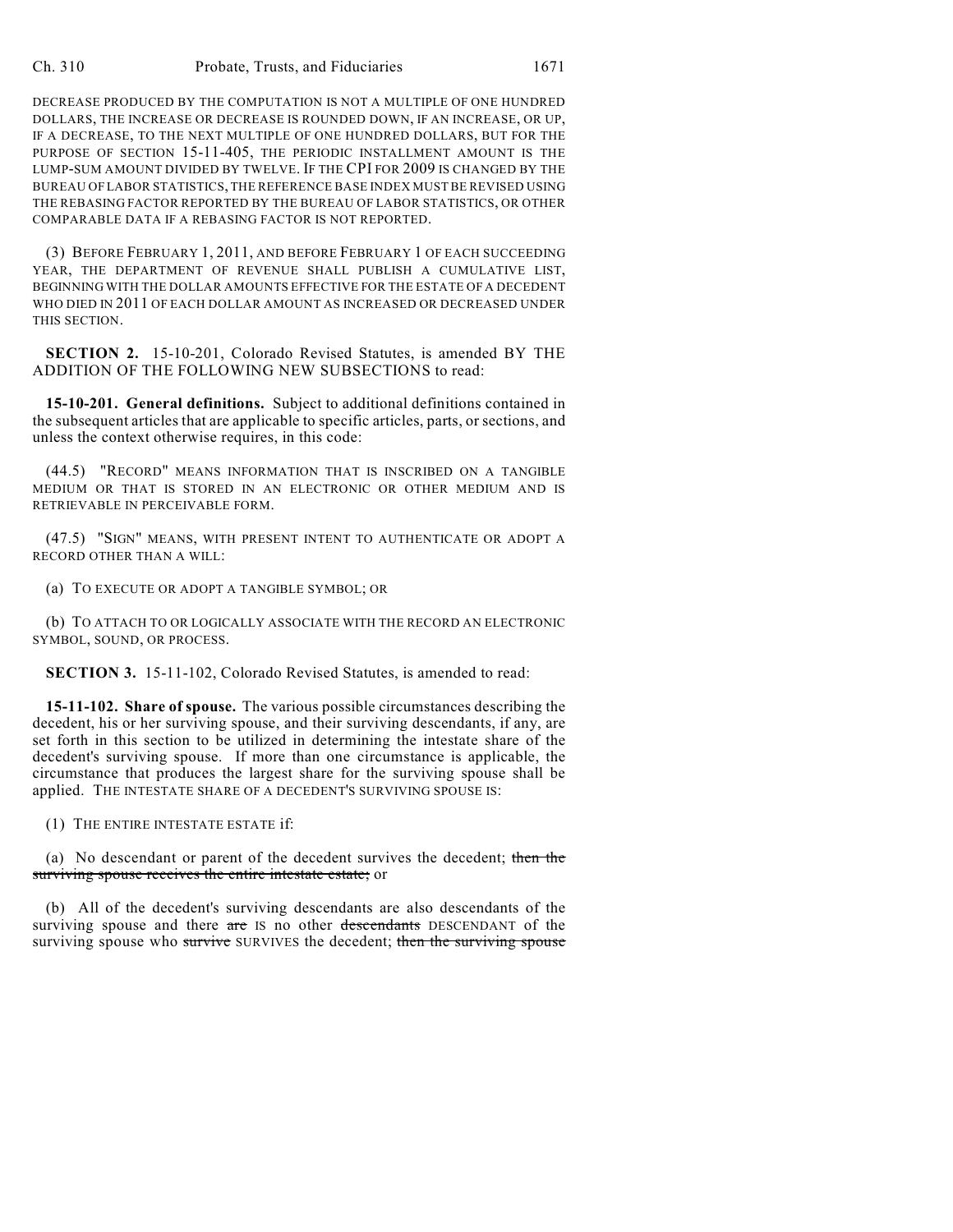receives the entire intestate estate;

(2) If no descendant of the decedent survives the decedent, but a parent of the decedent survives the decedent, then the surviving spouse receives The first two THREE hundred thousand dollars, plus three-fourths of any balance of the intestate estate, IF NO DESCENDANT OF THE DECEDENT SURVIVES THE DECEDENT, BUT A PARENT OF THE DECEDENT SURVIVES THE DECEDENT;

(3) If all of the decedent's surviving descendants are also descendants of the surviving spouse, and the surviving spouse has one or more surviving descendants who are not descendants of the decedent, then the surviving spouse receives The first one TWO hundred fifty TWENTY-FIVE thousand dollars, plus one-half of any balance of the intestate estate, IF ALL OF THE DECEDENT'S SURVIVING DESCENDANTS ARE ALSO DESCENDANTS OF THE SURVIVING SPOUSE AND THE SURVIVING SPOUSE HAS ONE OR MORE SURVIVING DESCENDANTS WHO ARE NOT DESCENDANTS OF THE DECEDENT;

(4) If one or more of the decedent's surviving descendants are not descendants of the decedent's surviving spouse, and all of such surviving descendants who are children of the decedent are adults, then the surviving spouse receives The first one hundred FIFTY thousand dollars, plus one-half of any balance of the intestate estate, IF ONE OR MORE OF THE DECEDENT'S SURVIVING DESCENDANTS ARE NOT DESCENDANTS OF THE SURVIVING SPOUSE.

(5) If one or more of the decedent's surviving descendants are not descendants of the decedent's surviving spouse, and if one or more of such descendants who are children of the decedent are minors, then the surviving spouse receives one-half of the intestate estate.

(6) THE DOLLAR AMOUNTS STATED IN THIS SECTION SHALL BE INCREASED OR DECREASED BASED ON THE COST OF LIVING ADJUSTMENT AS CALCULATED AND SPECIFIED IN SECTION 15-10-112.

**SECTION 4.** 15-11-103, Colorado Revised Statutes, is amended to read:

**15-11-103. Share of heirs other than surviving spouse.** Any part of the intestate estate not passing to the decedent's surviving spouse under section 15-11-102, or the entire intestate estate if there is no surviving spouse, passes in the following order to the individuals designated who survive the decedent:

(1) To the decedent's descendants per capita at each generation;

(2) If there is no surviving descendant, to the decedent's parents equally if both survive, or to the decedent's surviving parent IF ONLY ONE SURVIVES;

(3) If there is no surviving descendant or  $\frac{1}{2}$  surviving parent, to the  $\frac{1}{2}$  surviving descendants of the decedent's parents or either of them per capita at each generation;

(4) If there is no surviving descendant, surviving parent, or surviving descendant of a parent, to the decedent's surviving BUT THE DECEDENT IS SURVIVED ON BOTH THE PATERNAL AND MATERNAL SIDES BY ONE OR MORE grandparents or any of them,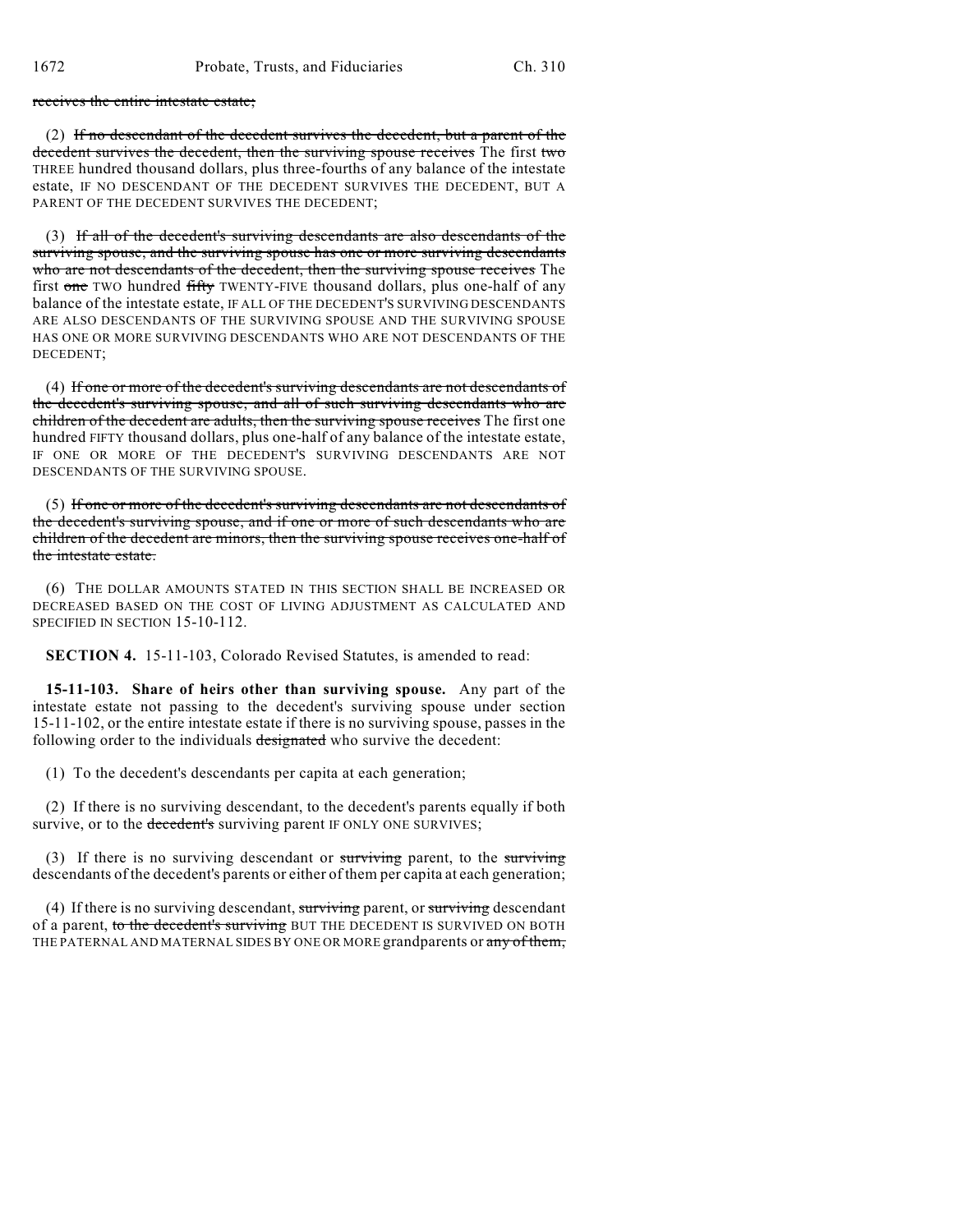in equal shares; DESCENDANTS OF GRANDPARENTS:

(a) HALF TO THE DECEDENT'S PATERNAL GRANDPARENTS EQUALLY IF BOTH SURVIVE, TO THE SURVIVING PATERNAL GRANDPARENT IF ONLY ONE SURVIVES, OR TO THE DESCENDANTS OF THE DECEDENT'S PATERNAL GRANDPARENTS OR EITHER OF THEM IF BOTH ARE DECEASED, THE DESCENDANTS TAKING PER CAPITA AT EACH GENERATION; AND

(b) HALF TO THE DECEDENT'S MATERNAL GRANDPARENTS EQUALLY IF BOTH SURVIVE, TO THE SURVIVING MATERNAL GRANDPARENT IF ONLY ONE SURVIVES, OR TO THE DESCENDANTS OF THE DECEDENT'S MATERNAL GRANDPARENTS OR EITHER OF THEM IF BOTH ARE DECEASED, THE DESCENDANTS TAKING PER CAPITA AT EACH GENERATION;

(5) If there is no surviving descendant, surviving parent, surviving OR descendant of a parent, or surviving grandparent, to the surviving descendants of the decedent's grandparents per capita at each generation; BUT THE DECEDENT IS SURVIVED BY ONE OR MORE GRANDPARENTS OR DESCENDANTS OF GRANDPARENTS ON THE PATERNAL BUT NOT THE MATERNAL SIDE, OR ON THE MATERNAL BUT NOT THE PATERNAL SIDE, TO THE DECEDENT'S RELATIVES ON THE SIDE WITH ONE OR MORE SURVIVING MEMBERS IN THE MANNER AS DESCRIBED IN SUBSECTION (4) OF THIS SECTION;

(6) If there is no surviving heir TAKER under subsections  $(1)$  to  $(5)$  of this section, and if a birth child or birth children file a claim for inheritance with the court having probate jurisdiction for the decedent's estate within ninety days of decedent's death, to the decedent's surviving birth child or children per capita at each generation. For purposes of this subsection (6), the term "birth child" means a child who was born to, but adopted away from, his or her natural parent. BUT THE DECEDENT HAS:

(a) ONE DECEASED SPOUSE WHO HAS ONE OR MORE DESCENDANTS WHO SURVIVE THE DECEDENT, THE ESTATE OR PART THEREOF PASSES TO THAT SPOUSE'S DESCENDANTS PER CAPITA AT EACH GENERATION; OR

(b) MORE THAN ONE DECEASED SPOUSE WHO HAS ONE OR MORE DESCENDANTS WHO SURVIVE THE DECEDENT, AN EQUAL SHARE OF THE ESTATE OR PART THEREOF PASSES TO EACH SET OF DESCENDANTS PER CAPITA AT EACH GENERATION.

(7) If there is no surviving heir or birth child under subsections  $(1)$  to  $(6)$  of this section, and if a birth parent or birth parents file a claim for inheritance with the court having probate jurisdiction for the decedent's estate within ninety days of decedent's death, to the decedent's birth parents equally if both survive, or to the surviving birth parent. For purposes of this subsection (7), the term "birth parent" means the natural parent of a child who was born to, but adopted away from, the natural parent.

**SECTION 5.** 15-11-104, Colorado Revised Statutes, is amended to read:

**15-11-104. Requirement of survival by one hundred twenty hours individual gestation.** (1) FOR PURPOSES OF INTESTATE SUCCESSION AND EXEMPT PROPERTY, AND EXCEPT AS OTHERWISE PROVIDED IN PARAGRAPH (b) OF THIS SUBSECTION (1), THE FOLLOWING RULES APPLY: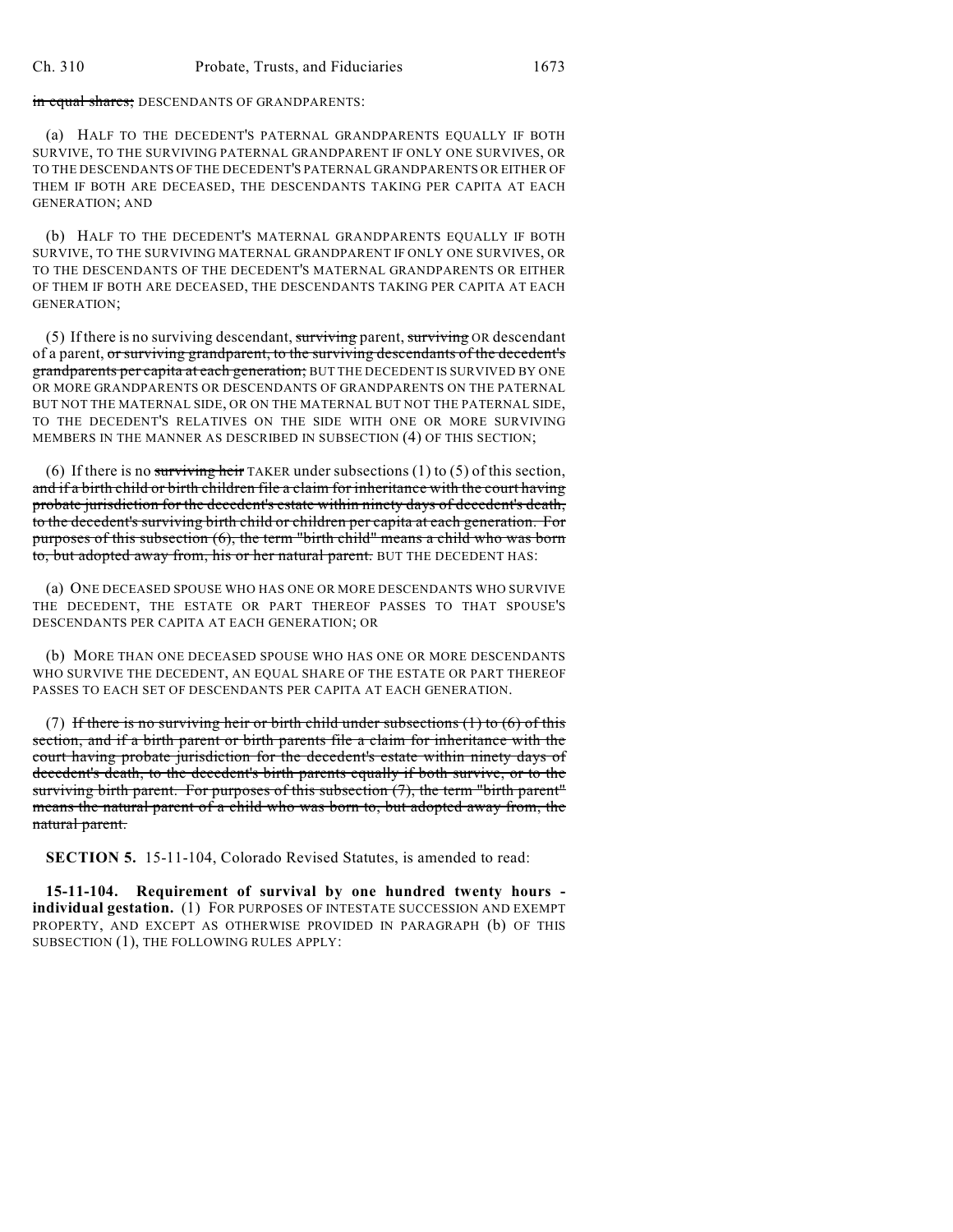(a) An individual BORN BEFORE A DECEDENT'S DEATH who fails to survive the decedent by one hundred twenty hours is deemed to have predeceased the decedent. for the purposes of exempt property, and intestate succession, and the decedent's heirs are determined accordingly. If the time of death of a decedent or of an individual who would otherwise be an heir, or the times of death of both, cannot be determined, and IF it is not established by clear and convincing evidence that the AN individual who would otherwise be an heir survived the decedent by BORN BEFORE THE DECEDENT'S DEATH survived the decedent by one hundred twenty hours, it is deemed that the individual failed to survive for the required period.

(b) AN INDIVIDUAL IN GESTATION AT A DECEDENT'S DEATH IS DEEMED TO BE LIVING AT THE DECEDENT'S DEATH IF THE INDIVIDUAL LIVES ONE HUNDRED TWENTY HOURS AFTER BIRTH. IF IT IS NOT ESTABLISHED BY CLEAR AND CONVINCING EVIDENCE THAT AN INDIVIDUAL IN GESTATION AT THE DECEDENT'S DEATH LIVED ONE HUNDRED TWENTY HOURS AFTER BIRTH, IT IS DEEMED THAT THE INDIVIDUAL FAILED TO SURVIVE FOR THE REQUIRED PERIOD.

(2) This section is not to be applied if its application would result in a taking of intestate estate by the state under section 15-11-105. or when the provisions of section 15-11-712 relating to simultaneous death are applicable.

**SECTION 6. Repeal.** 15-11-108, Colorado Revised Statutes, is repealed as follows:

**15-11-108. After-born heirs.** Relatives of the decedent conceived before the decedent's death but born thereafter inherit as if they had been born in the lifetime of the decedent if the relative lives one hundred twenty hours or more after birth.

**SECTION 7.** 15-11-114, Colorado Revised Statutes, is amended to read:

**15-11-114. Parent barred from inheriting in certain circumstances.** (1) Except as provided in subsections  $(2)$  and  $(3)$  of this section for the purposes of intestate succession by, through, or from a person, an individual is the child of his or her birth parents regardless of their marital status. The parent and child relationship may be established under the "Uniform Parentage Act", article 4 of title 19, C.R.S.

(2) For purposes of intestate succession by, through, or from a person, an adopted individual is the child of his or her adopting parent or parents and not of his or her birth parents, except for inheritance rights as specified in section 15-11-103 (6) and (7), but the adoption of a child by the spouse of either birth parent has no effect on the relationship between the child and the birth parent whose spouse has adopted the child.

(3) If the child has not been adopted, inheritance from or through a child by either birth parent or his or her parent's kindred is precluded unless that birth parent has acknowledged the child as his or hers, and has not refused to support the child.

(1) A PARENT IS BARRED FROM INHERITING FROM OR THROUGH A CHILD OF THE PARENT IF: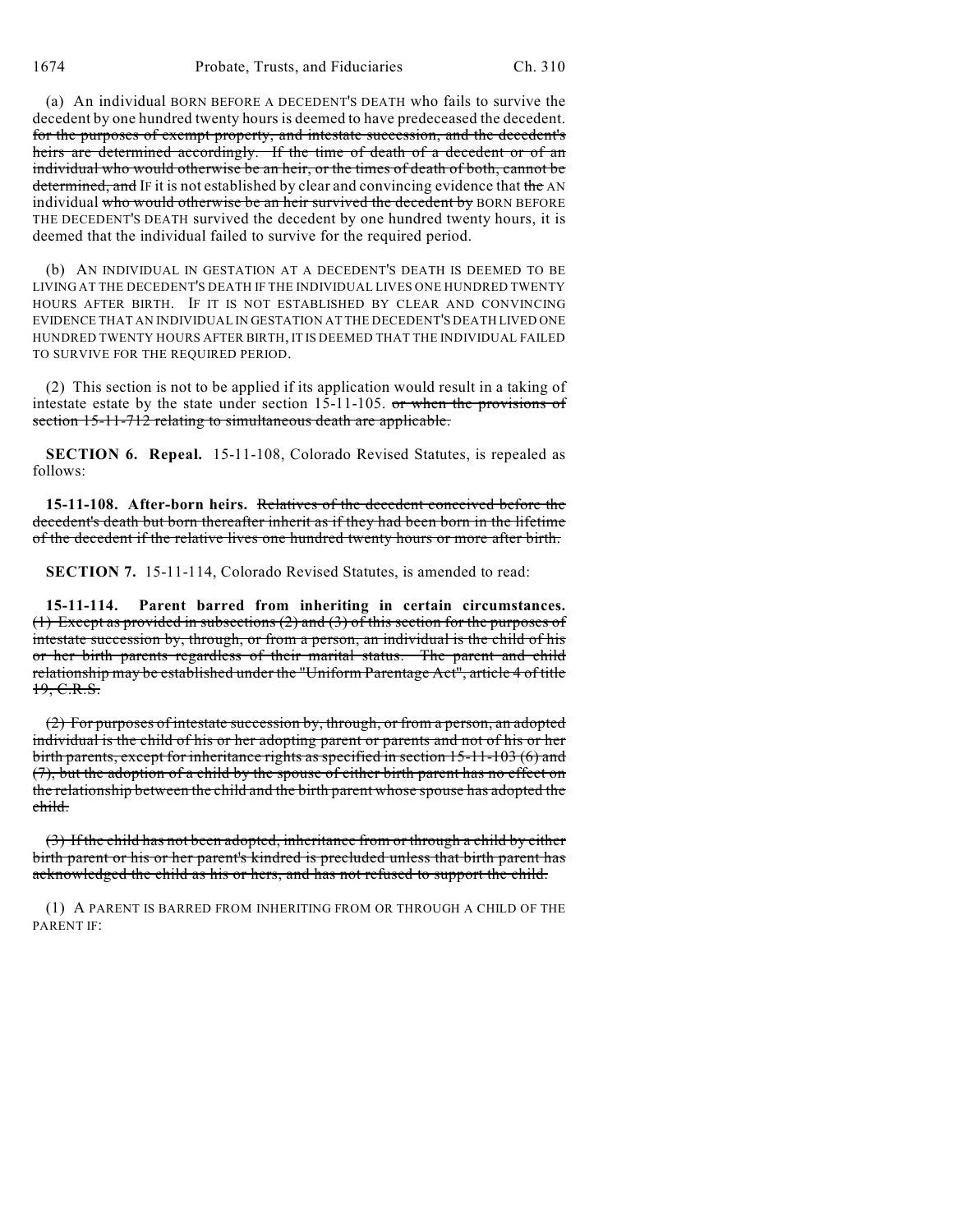(a) THE PARENT'S PARENTAL RIGHTS WERE TERMINATED AND THE PARENT-CHILD RELATIONSHIP WAS NOT JUDICIALLY REESTABLISHED; OR

(b) THE CHILD DIED BEFORE REACHING EIGHTEEN YEARS OF AGE AND THERE IS CLEAR AND CONVINCING EVIDENCE THAT IMMEDIATELY BEFORE THE CHILD'S DEATH THE PARENTAL RIGHTS OF THE PARENT COULD HAVE BEEN TERMINATED UNDER THE LAWS OF THIS STATE OTHER THAN THIS CODE ON THE BASIS OF NONSUPPORT, ABANDONMENT, ABUSE, NEGLECT, OR OTHER ACTIONS OR INACTIONS OF THE PARENT TOWARD THE CHILD.

(2) FOR THE PURPOSE OF INTESTATE SUCCESSION FROM OR THROUGH THE DECEASED CHILD, A PARENT WHO IS BARRED FROM INHERITING UNDER THIS SECTION IS TREATED AS IF THE PARENT PREDECEASED THE CHILD.

**SECTION 8.** Part 1 of article 11 of title 15, Colorado Revised Statutes, is amended BY THE ADDITION OF A NEW SUBPART to read:

## SUBPART 2 PARENT-CHILD RELATIONSHIP

**15-11-115. Definitions.** IN THIS SUBPART 2:

(1) "ADOPTEE" MEANS AN INDIVIDUAL WHO IS ADOPTED.

(2) "ASSISTED REPRODUCTION" MEANS A METHOD OF CAUSING PREGNANCY OTHER THAN SEXUAL INTERCOURSE.

(3) "DIVORCE" INCLUDES AN ANNULMENT, DISSOLUTION OF MARRIAGE, AND DECLARATION OF INVALIDITY OF A MARRIAGE.

(4) "FUNCTIONED AS A PARENT OF THE CHILD" MEANS BEHAVING TOWARD A CHILD IN A MANNER CONSISTENT WITH BEING THE CHILD'S PARENT AND PERFORMING FUNCTIONS THAT ARE CUSTOMARILY PERFORMED BY A PARENT, INCLUDING FULFILLING PARENTAL RESPONSIBILITIES TOWARD THE CHILD, RECOGNIZING OR HOLDING OUT THE CHILD AS THE INDIVIDUAL'S CHILD, MATERIALLY PARTICIPATING IN THE CHILD'S UPBRINGING, AND RESIDING WITH THE CHILD IN THE SAME HOUSEHOLD AS A REGULAR MEMBER OF THAT HOUSEHOLD.

(5) "GENETIC FATHER" MEANS THE MAN WHOSE SPERM FERTILIZED THE EGG OF A CHILD'S GENETIC MOTHER. IF THE FATHER-CHILD RELATIONSHIP IS ESTABLISHED UNDER THE PRESUMPTION OF PATERNITY UNDER SECTION 19-4-105, C.R.S., THE TERM MEANS ONLY THE MAN FOR WHOM THAT RELATIONSHIP IS ESTABLISHED.

(6) "GENETIC MOTHER" MEANS THE WOMAN WHOSE EGG WAS FERTILIZED BY THE SPERM OF A CHILD'S GENETIC FATHER.

(7) "GENETIC PARENT" MEANS A CHILD'S GENETIC FATHER OR GENETIC MOTHER.

(8) "INCAPACITY" MEANS THE INABILITY OF AN INDIVIDUAL TO FUNCTION AS A PARENT OF A CHILD BECAUSE OF THE INDIVIDUAL'S PHYSICAL OR MENTAL CONDITION.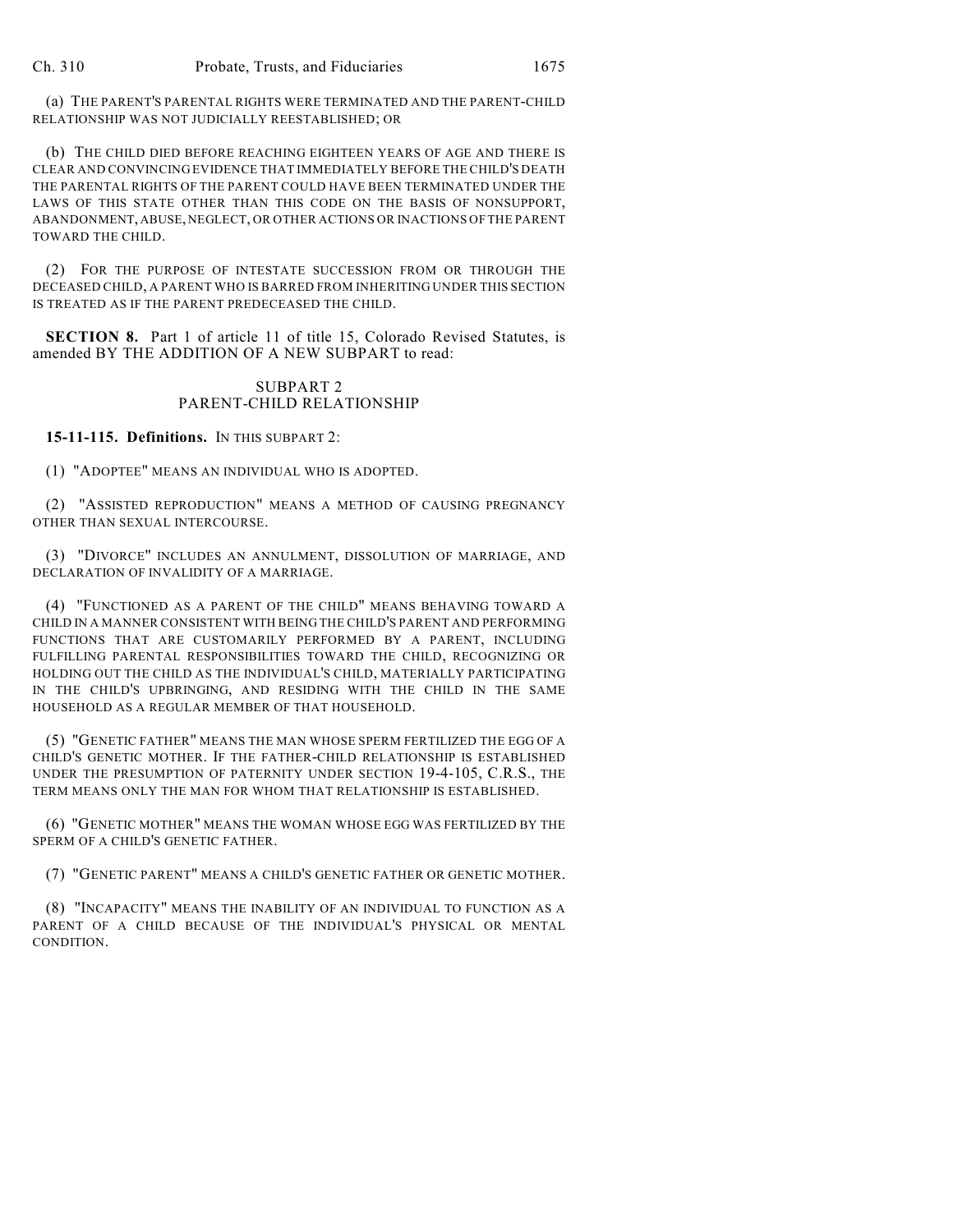(9) "RELATIVE" MEANS A GRANDPARENT OR A DESCENDANT OF A GRANDPARENT.

**15-11-116. Effect of parent-child relationship.** EXCEPT AS OTHERWISE PROVIDED IN SECTION 15-11-119, IF A PARENT-CHILD RELATIONSHIP EXISTS OR IS ESTABLISHED UNDER THIS SUBPART 2, THE PARENT IS A PARENT OF THE CHILD AND THE CHILD IS A CHILD OF THE PARENT FOR THE PURPOSE OF INTESTATE SUCCESSION.

**15-11-117. No distinction based on marital status.** EXCEPT AS OTHERWISE PROVIDED IN SECTION 15-11-114, 15-11-119, 15-11-120, OR 15-11-121, A PARENT-CHILD RELATIONSHIP EXISTS BETWEEN A CHILD AND THE CHILD'S GENETIC PARENTS, REGARDLESS OF THE PARENTS' MARITAL STATUS.

**15-11-118. Adoptee and adoptee's adoptive parent or parents.** (1) **Parent-child relationship between adoptee and adoptive parent or parents.** A PARENT-CHILD RELATIONSHIP EXISTS BETWEEN AN ADOPTEE AND THE ADOPTEE'S ADOPTIVE PARENT OR PARENTS.

(2) **Individual in process of being adopted by married couple - stepchild in process of being adopted by stepparent.** FOR PURPOSES OF SUBSECTION (1) OF THIS SECTION:

(a) AN INDIVIDUAL WHO IS IN THE PROCESS OF BEING ADOPTED BY A MARRIED COUPLE WHEN ONE OF THE SPOUSES DIES IS TREATED AS ADOPTED BY THE DECEASED SPOUSE IF THE ADOPTION IS SUBSEQUENTLY GRANTED TO THE DECEDENT'S SURVIVING SPOUSE; AND

(b) A CHILD OF A GENETIC PARENT WHO IS IN THE PROCESS OF BEING ADOPTED BY A GENETIC PARENT'S SPOUSE WHEN THE SPOUSE DIES IS TREATED AS ADOPTED BY THE DECEASED SPOUSE IF THE GENETIC PARENT SURVIVES THE DECEASED SPOUSE BY ONE HUNDRED TWENTY HOURS.

(3) **Child of assisted reproduction or gestational child in process of being adopted.** IF, AFTER A PARENT-CHILD RELATIONSHIP IS ESTABLISHED BETWEEN A CHILD OF ASSISTED REPRODUCTION AND A PARENT UNDER SECTION 15-11-120 OR BETWEEN A GESTATIONAL CHILD AND A PARENT UNDER SECTION 15-11-121, THE CHILD IS IN THE PROCESS OF BEING ADOPTED BY THE PARENT'S SPOUSE WHEN THAT SPOUSE DIES, THE CHILD IS TREATED AS ADOPTED BY THE DECEASED SPOUSE FOR THE PURPOSE OF PARAGRAPH (b) OF SUBSECTION (2) OF THIS SECTION.

**15-11-119. Adoptee and adoptee's genetic parents.** (1) **Parent-child relationship between adoptee and genetic parents.** EXCEPT AS OTHERWISE PROVIDED IN THIS SECTION, A PARENT-CHILD RELATIONSHIP DOES NOT EXIST BETWEEN AN ADOPTEE AND THE ADOPTEE'S GENETIC PARENTS.

(2) **Stepchild adopted by stepparent.** A PARENT-CHILD RELATIONSHIP EXISTS BETWEEN AN INDIVIDUAL WHO IS ADOPTED BY THE SPOUSE OF EITHER GENETIC PARENT AND:

(a) THE GENETIC PARENT WHOSE SPOUSE ADOPTED THE INDIVIDUAL; AND

(b) THE OTHER GENETIC PARENT, BUT ONLY FOR THE PURPOSE OF THE RIGHT OF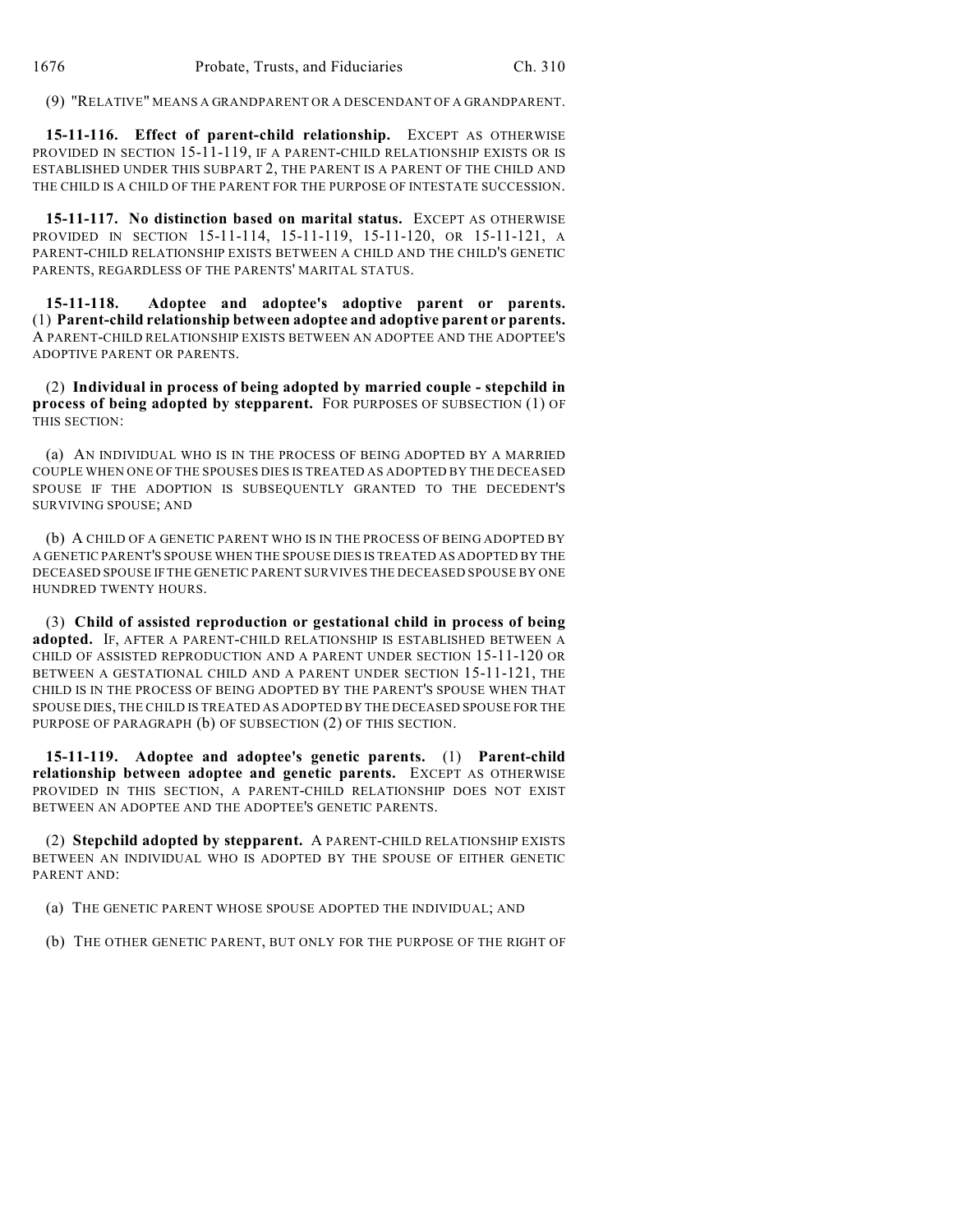THE ADOPTEE OR A DESCENDANT OF THE ADOPTEE TO INHERIT FROM OR THROUGH THE OTHER GENETIC PARENT.

(2.5) **Child of a second-parent adoption.** A PARENT-CHILD RELATIONSHIP EXISTS BETWEEN AN INDIVIDUAL WHO IS ADOPTED BY A SECOND PARENT AND:

(a) THE GENETIC PARENT WHO CONSENTED TO A SECOND-PARENT ADOPTION; AND

(b) THE OTHER GENETIC PARENT, BUT ONLY FOR THE PURPOSE OF THE RIGHT OF THE ADOPTEE OR A DESCENDANT OF THE ADOPTEE TO INHERIT FROM OR THROUGH THE OTHER GENETIC PARENT.

(3) **Individual adopted by relative of genetic parent.** A PARENT-CHILD RELATIONSHIP EXISTS BETWEEN BOTH GENETIC PARENTS AND AN INDIVIDUAL WHO IS ADOPTED BY A RELATIVE OF A GENETIC PARENT, OR BY THE SPOUSE OR SURVIVING SPOUSE OF A RELATIVE OF A GENETIC PARENT, BUT ONLY FOR THE PURPOSE OF THE RIGHT OF THE ADOPTEE OR A DESCENDANT OF THE ADOPTEE TO INHERIT FROM OR THROUGH EITHER GENETIC PARENT.

(4) **Individual adopted after death of both genetic parents.** A PARENT-CHILD RELATIONSHIP EXISTS BETWEEN BOTH GENETIC PARENTS AND AN INDIVIDUAL WHO IS ADOPTED AFTER THE DEATH OF BOTH GENETIC PARENTS, BUT ONLY FOR THE PURPOSE OF THE RIGHT OF THE ADOPTEE OR A DESCENDANT OF THE ADOPTEE TO INHERIT THROUGH EITHER GENETIC PARENT.

(5) **Child of assisted reproduction or gestational child who is subsequently adopted.** IF, AFTER A PARENT-CHILD RELATIONSHIP IS ESTABLISHED BETWEEN A CHILD OF ASSISTED REPRODUCTION AND A PARENT OR PARENTS UNDER SECTION 15-11-120 OR BETWEEN A GESTATIONAL CHILD AND A PARENT OR PARENTS UNDER SECTION 15-11-121, THE CHILD IS ADOPTED BY ANOTHER OR OTHERS, THE CHILD'S PARENT OR PARENTS UNDER SECTION 15-11-120 OR 15-11-121 ARE TREATED AS THE CHILD'S GENETIC PARENT OR PARENTS FOR THE PURPOSE OF THIS SECTION.

#### **15-11-120. Child conceived by assisted reproduction other than child born to gestational carrier.** (1) **Definitions.** IN THIS SECTION:

(a) "BIRTH MOTHER" MEANS A WOMAN, OTHER THAN A GESTATIONAL CARRIER UNDER SECTION 15-11-121, WHO GIVES BIRTH TO A CHILD OF ASSISTED REPRODUCTION. THE TERM IS NOT LIMITED TO A WOMAN WHO IS THE CHILD'S GENETIC MOTHER.

(b) "CHILD OF ASSISTED REPRODUCTION" MEANS A CHILD CONCEIVED BY MEANS OF ASSISTED REPRODUCTION BY A WOMAN OTHER THAN A GESTATIONAL CARRIER UNDER SECTION 15-11-121.

(c) "THIRD-PARTY DONOR" MEANS AN INDIVIDUAL WHO PRODUCES EGGS OR SPERM USED FOR ASSISTED REPRODUCTION, WHETHER OR NOT FOR CONSIDERATION. THE TERM DOES NOT INCLUDE:

(I) A HUSBAND WHO PROVIDES SPERM, OR A WIFE WHO PROVIDES EGGS, THAT ARE USED FOR ASSISTED REPRODUCTION BY THE WIFE;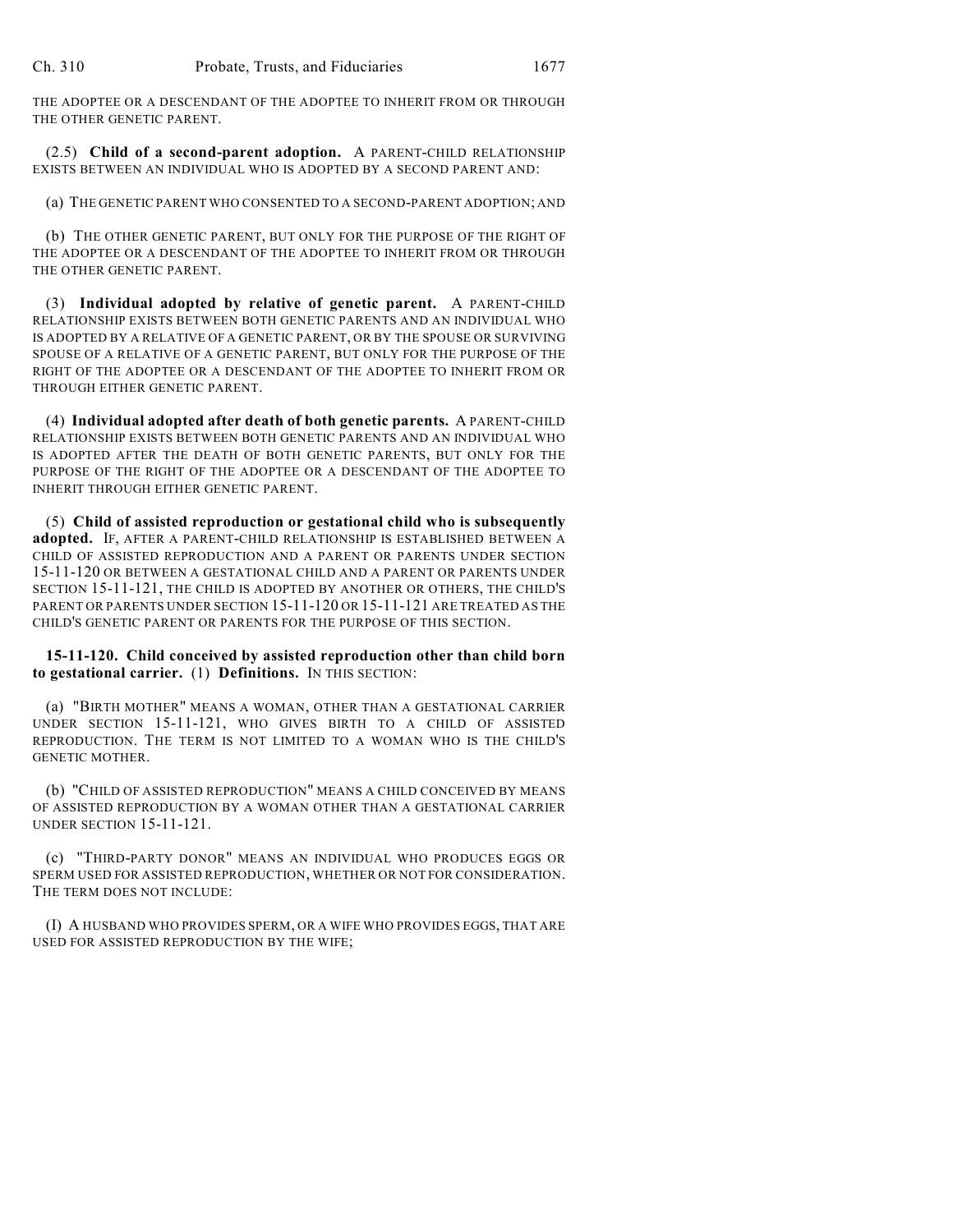(II) THE BIRTH MOTHER OF A CHILD OF ASSISTED REPRODUCTION; OR

(III) AN INDIVIDUAL WHO HAS BEEN DETERMINED UNDER SUBSECTION (5) OR (6) OF THIS SECTION TO HAVE A PARENT-CHILD RELATIONSHIP WITH A CHILD OF ASSISTED REPRODUCTION.

(2) **Third-party donor.** A PARENT-CHILD RELATIONSHIP DOES NOT EXIST BETWEEN A CHILD OF ASSISTED REPRODUCTION AND A THIRD-PARTY DONOR.

(3) **Parent-child relationship with birth mother.** A PARENT-CHILD RELATIONSHIP EXISTS BETWEEN A CHILD OF ASSISTED REPRODUCTION AND THE CHILD'S BIRTH MOTHER.

(4) **Parent-child relationship with husband whose sperm were used during his lifetime by his wife for assisted reproduction.** EXCEPT AS OTHERWISE PROVIDED IN SUBSECTIONS (9) AND (10) OF THIS SECTION, A PARENT-CHILD RELATIONSHIP EXISTS BETWEEN A CHILD OF ASSISTED REPRODUCTION AND THE HUSBAND OF THE CHILD'S BIRTH MOTHER IF THE HUSBAND PROVIDED THE SPERM THAT THE BIRTH MOTHER USED DURING HIS LIFETIME FOR ASSISTED REPRODUCTION.

(5) **Birth certificate - presumptive effect.** A BIRTH CERTIFICATE IDENTIFYING AN INDIVIDUAL OTHER THAN THE BIRTH MOTHER AS THE OTHER PARENT OF A CHILD OF ASSISTED REPRODUCTION PRESUMPTIVELY ESTABLISHES A PARENT-CHILD RELATIONSHIP BETWEEN THE CHILD AND THAT INDIVIDUAL.

(6) **Parent-child relationship with another.** EXCEPT AS OTHERWISE PROVIDED IN SUBSECTIONS (7), (9), AND (10) OF THIS SECTION, AND UNLESS A PARENT-CHILD RELATIONSHIP IS ESTABLISHED UNDER SUBSECTION (4) OR (5) OF THIS SECTION, A PARENT-CHILD RELATIONSHIP EXISTS BETWEEN A CHILD OF ASSISTED REPRODUCTION AND AN INDIVIDUAL OTHER THAN THE BIRTH MOTHER WHO CONSENTED TO ASSISTED REPRODUCTION BY THE BIRTH MOTHER WITH INTENT TO BE TREATED AS THE OTHER PARENT OF THE CHILD.CONSENT TO ASSISTED REPRODUCTION BY THE BIRTH MOTHER WITH INTENT TO BE TREATED AS THE OTHER PARENT OF THE CHILD IS ESTABLISHED IF THE INDIVIDUAL:

(a) BEFORE OR AFTER THE CHILD'S BIRTH, SIGNED A RECORD THAT, CONSIDERING ALL THE FACTS AND CIRCUMSTANCES, EVIDENCES THE INDIVIDUAL'S CONSENT; OR

(b) IN THE ABSENCE OF A SIGNED RECORD UNDER PARAGRAPH (a) OF THIS SUBSECTION (6):

(I) FUNCTIONED AS A PARENT OF THE CHILD NO LATER THAN TWO YEARS AFTER THE CHILD'S BIRTH;

(II) INTENDED TO FUNCTION AS A PARENT OF THE CHILD NO LATER THAN TWO YEARS AFTER THE CHILD'S BIRTH BUT WAS PREVENTED FROM CARRYING OUT THAT INTENT BY DEATH, INCAPACITY, OR OTHER CIRCUMSTANCES; OR

(III) INTENDED TO BE TREATED AS A PARENT OF A POSTHUMOUSLY CONCEIVED CHILD, IF THAT INTENT IS ESTABLISHED BY CLEAR AND CONVINCING EVIDENCE.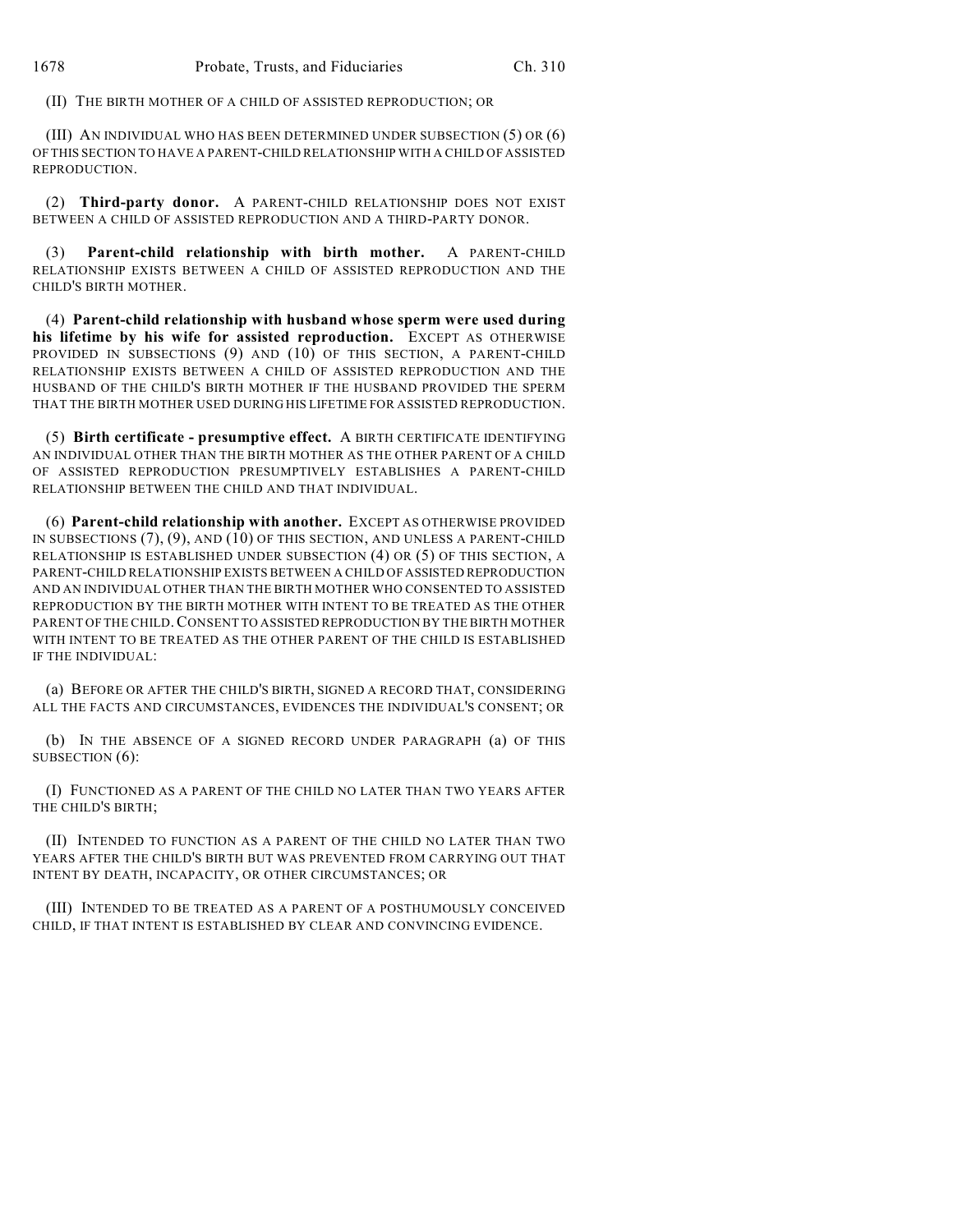(7) **Record signed more than two years after the birth of the child - effect.** FOR THE PURPOSE OF PARAGRAPH (a) OF SUBSECTION (6) OF THIS SECTION, NEITHER AN INDIVIDUAL WHO SIGNED A RECORD MORE THAN TWO YEARS AFTER THE BIRTH OF THE CHILD, NOR A RELATIVE OF THAT INDIVIDUAL WHO IS NOT ALSO A RELATIVE OF THE BIRTH MOTHER, INHERITS FROM OR THROUGH THE CHILD UNLESS THE INDIVIDUAL FUNCTIONED AS A PARENT OF THE CHILD BEFORE THE CHILD REACHED EIGHTEEN YEARS OF AGE.

(8) **Presumption - birth mother is married or surviving spouse.** FOR THE PURPOSE OF PARAGRAPH (b) OF SUBSECTION (6) OF THIS SECTION, THE FOLLOWING RULES APPLY:

(a) IF THE BIRTH MOTHER IS MARRIED AND NO DIVORCE PROCEEDING IS PENDING, IN THE ABSENCE OF CLEAR AND CONVINCING EVIDENCE TO THE CONTRARY, HER SPOUSE SATISFIES THE REQUIREMENTS OF SUBPARAGRAPH (I) OR (II) OF PARAGRAPH (b) OF SUBSECTION (6) OF THIS SECTION.

(b) IF THE BIRTH MOTHER IS A SURVIVING SPOUSE AND AT HER DECEASED SPOUSE'S DEATH NO DIVORCE PROCEEDING WAS PENDING, IN THE ABSENCE OF CLEAR AND CONVINCING EVIDENCE TO THE CONTRARY, HER DECEASED SPOUSE SATISFIES THE REQUIREMENTS OF SUBPARAGRAPH (II) OR (III) OF PARAGRAPH (b) OF SUBSECTION (6) OF THIS SECTION.

(9) **Divorce before placement of eggs, sperm, or embryos.** IF A MARRIED COUPLE IS DIVORCED BEFORE PLACEMENT OF EGGS, SPERM, OR EMBRYOS, A CHILD RESULTING FROM THE ASSISTED REPRODUCTION IS NOT A CHILD OF THE BIRTH MOTHER'S FORMER SPOUSE, UNLESS THE FORMER SPOUSE CONSENTED IN A RECORD THAT IF ASSISTED REPRODUCTION WERE TO OCCUR AFTER DIVORCE, THE CHILD WOULD BE TREATED AS THE FORMER SPOUSE'S CHILD.

(10) **Withdrawal of consent before placement of eggs, sperm, or embryos.** IF, IN A RECORD, AN INDIVIDUAL WITHDRAWS CONSENT TO ASSISTED REPRODUCTION BEFORE PLACEMENT OF EGGS, SPERM, OR EMBRYOS, A CHILD RESULTING FROM THE ASSISTED REPRODUCTION IS NOT A CHILD OF THAT INDIVIDUAL, UNLESS THE INDIVIDUAL SUBSEQUENTLY SATISFIES SUBSECTION (6) OF THIS SECTION.

(11) **When posthumously conceived child treated as in gestation.** IF, UNDER THIS SECTION, AN INDIVIDUAL IS A PARENT OF A CHILD OF ASSISTED REPRODUCTION WHO IS CONCEIVED AFTER THE INDIVIDUAL'S DEATH, THE CHILD IS TREATED AS IN GESTATION AT THE TIME OF THE INDIVIDUAL'S DEATH FOR PURPOSES OF SECTION 15-11-104 (1) (b) IF THE CHILD IS:

(a) IN UTERO NOT LATER THAN THIRTY-SIX MONTHS AFTER THE INDIVIDUAL'S DEATH; OR

(b) BORN NOT LATER THAN FORTY-FIVE MONTHS AFTER THE INDIVIDUAL'S DEATH.

**15-11-121. Child born to gestational carrier.** (1) IN THIS SECTION:

(a) "GESTATIONAL AGREEMENT" MEANS AN ENFORCEABLE OR UNENFORCEABLE AGREEMENT FOR ASSISTED REPRODUCTION IN WHICH A WOMAN AGREES TO CARRY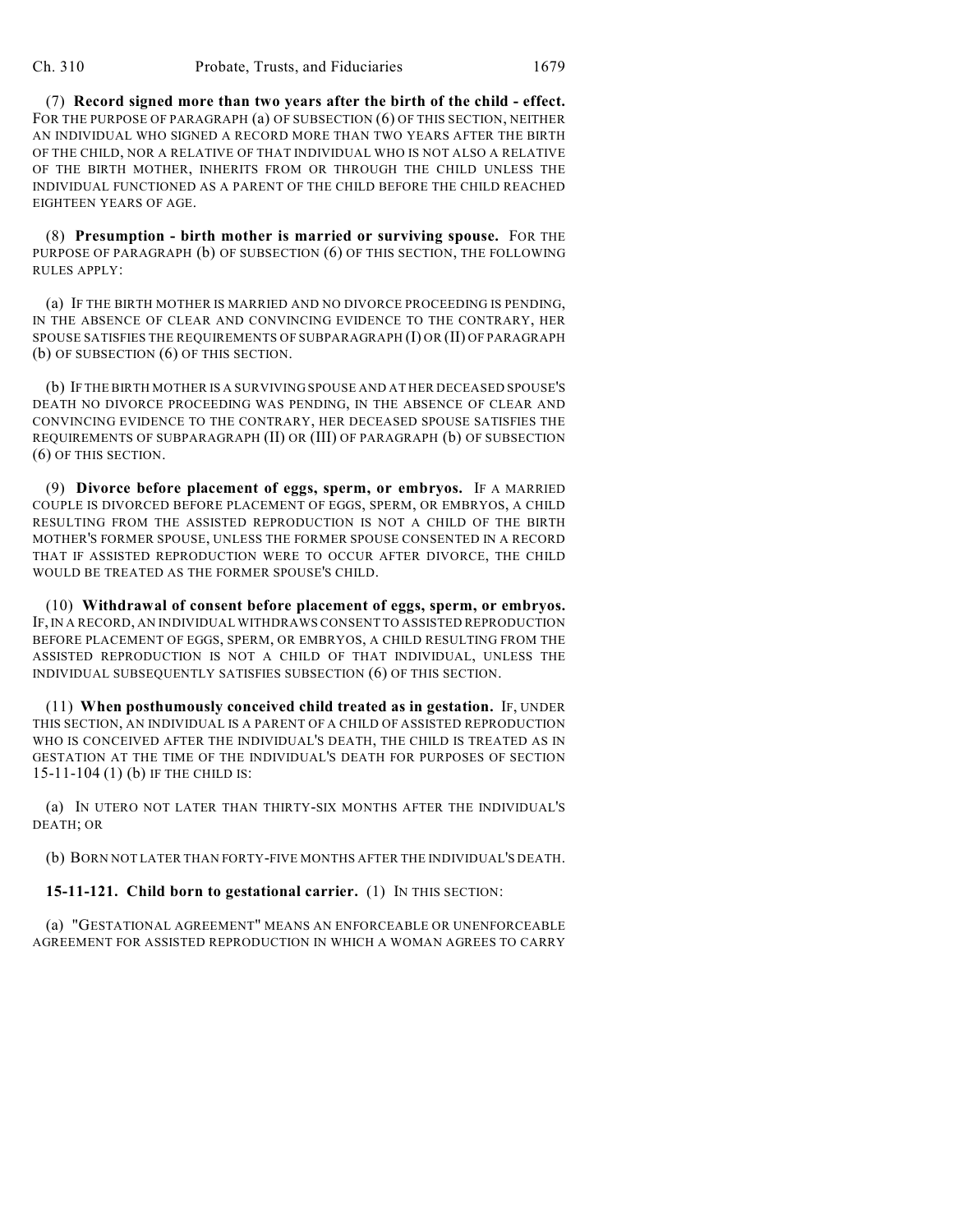A CHILD TO BIRTH FOR AN INTENDED PARENT, INTENDED PARENTS, OR AN INDIVIDUAL DESCRIBED IN SUBSECTION (5) OF THIS SECTION.

(b) "GESTATIONAL CARRIER" MEANS A WOMAN WHO IS NOT AN INTENDED PARENT WHO GIVES BIRTH TO A CHILD UNDER A GESTATIONAL AGREEMENT. THE TERM IS NOT LIMITED TO A WOMAN WHO IS THE CHILD'S GENETIC MOTHER.

(c) "GESTATIONAL CHILD" MEANS A CHILD BORN TO A GESTATIONAL CARRIER UNDER A GESTATIONAL AGREEMENT.

(d) "INTENDED PARENT" MEANS AN INDIVIDUAL WHO ENTERED INTO A VALIDATED GESTATIONAL AGREEMENT PROVIDING THAT THE INDIVIDUAL WILL BE THE PARENT OF A CHILD BORN TO A GESTATIONAL CARRIER BY MEANS OF ASSISTED REPRODUCTION. THE TERM IS NOT LIMITED TO AN INDIVIDUAL WHO HAS A GENETIC RELATIONSHIP WITH THE CHILD.

(2) **Court order adjudicating parentage - effect.** A PARENT-CHILD RELATIONSHIP IS CONCLUSIVELY ESTABLISHED BY A COURT ORDER DESIGNATING THE PARENT OR PARENTS OF A GESTATIONAL CHILD.

(3) **Gestational carrier.** A PARENT-CHILD RELATIONSHIP BETWEEN A GESTATIONAL CHILD AND THE CHILD'S GESTATIONAL CARRIER DOES NOT EXIST UNLESS THE GESTATIONAL CARRIER IS:

(a) DESIGNATED AS A PARENT OF THE CHILD IN A COURT ORDER DESCRIBED IN SUBSECTION (2) OF THIS SECTION; OR

(b) THE CHILD'S GENETIC MOTHER AND A PARENT-CHILD RELATIONSHIP DOES NOT EXIST UNDER THIS SECTION WITH AN INDIVIDUAL OTHER THAN THE GESTATIONAL CARRIER.

(4) **Parent-child relationship with intended parent or parents.** IN THE ABSENCE OF A COURT ORDER UNDER SUBSECTION (2) OF THIS SECTION, A PARENT-CHILD RELATIONSHIP EXISTS BETWEEN A GESTATIONAL CHILD AND AN INTENDED PARENT WHO:

(a) FUNCTIONED AS A PARENT OF THE CHILD NO LATER THAN TWO YEARS AFTER THE CHILD'S BIRTH; OR

(b) DIED WHILE THE GESTATIONAL CARRIER WAS PREGNANT IF:

(I) THERE WERE TWO INTENDED PARENTS AND THE OTHER INTENDED PARENT FUNCTIONED AS A PARENT OF THE CHILD NO LATER THAN TWO YEARS AFTER THE CHILD'S BIRTH;

(II) THERE WERE TWO INTENDED PARENTS, THE OTHER INTENDED PARENT ALSO DIED WHILE THE GESTATIONAL CARRIER WAS PREGNANT, AND A RELATIVE OF EITHER DECEASED INTENDED PARENT OR THE SPOUSE OR SURVIVING SPOUSE OF A RELATIVE OF EITHER DECEASED INTENDED PARENT FUNCTIONED AS A PARENT OF THE CHILD NO LATER THAN TWO YEARS AFTER THE CHILD'S BIRTH; OR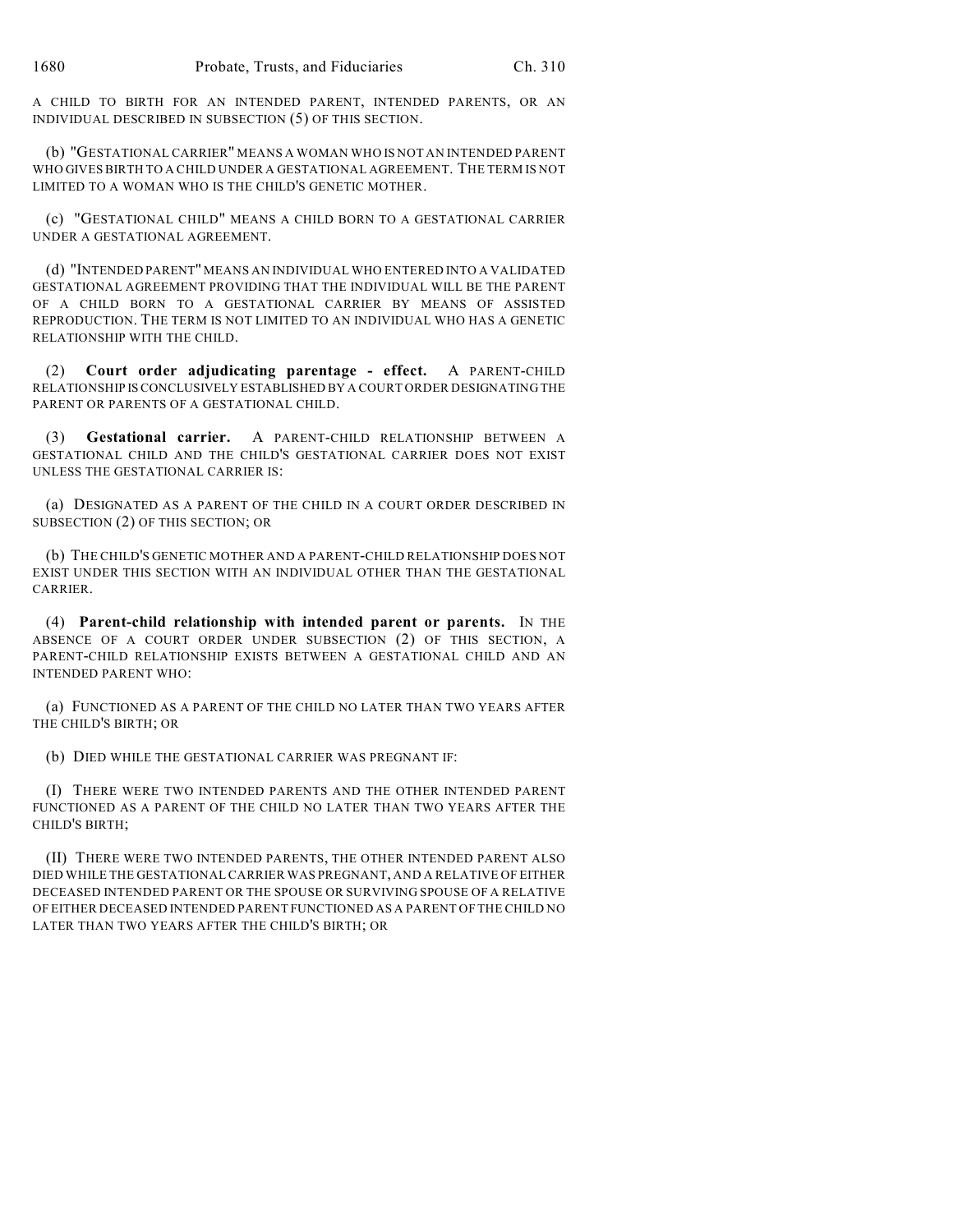(III) THERE WAS NO OTHER INTENDED PARENT AND A RELATIVE OF OR THE SPOUSE OR SURVIVING SPOUSE OF A RELATIVE OF THE DECEASED INTENDED PARENT FUNCTIONED AS A PARENT OF THE CHILD NO LATER THAN TWO YEARS AFTER THE CHILD'S BIRTH.

(5) **Gestational agreement after death or incapacity.** IN THE ABSENCE OF A COURT ORDER UNDER SUBSECTION (2) OF THIS SECTION, A PARENT-CHILD RELATIONSHIP EXISTS BETWEEN A GESTATIONAL CHILD AND AN INDIVIDUAL WHOSE SPERM OR EGGS WERE USED AFTER THE INDIVIDUAL'S DEATH OR INCAPACITY TO CONCEIVE A CHILD UNDER A GESTATIONAL AGREEMENT ENTERED INTO AFTER THE INDIVIDUAL'S DEATH OR INCAPACITY IF THE INDIVIDUAL INTENDED TO BE TREATED AS THE PARENT OF THE CHILD. THE INDIVIDUAL'S INTENT MAY BE SHOWN BY:

(a) A RECORD SIGNED BY THE INDIVIDUAL WHICH CONSIDERING ALL THE FACTS AND CIRCUMSTANCES EVIDENCES THE INDIVIDUAL'S INTENT; OR

(b) OTHER FACTS AND CIRCUMSTANCES ESTABLISHING THE INDIVIDUAL'S INTENT BY CLEAR AND CONVINCING EVIDENCE.

(6) **Presumption - gestational agreement after spouse's death or incapacity.** EXCEPT AS OTHERWISE PROVIDED IN SUBSECTION (7) OF THIS SECTION, AND UNLESS THERE IS CLEAR AND CONVINCING EVIDENCE OF A CONTRARY INTENT, AN INDIVIDUAL IS DEEMED TO HAVE INTENDED TO BE TREATED AS THE PARENT OF A GESTATIONAL CHILD FOR PURPOSES OF PARAGRAPH (b) OF SUBSECTION (5) OF THIS SECTION IF:

(a) THE INDIVIDUAL, BEFORE DEATH OR INCAPACITY, DEPOSITED THE SPERM OR EGGS THAT WERE USED TO CONCEIVE THE CHILD;

(b) WHEN THE INDIVIDUAL DEPOSITED THE SPERM OR EGGS, THE INDIVIDUAL WAS MARRIED AND NO DIVORCE PROCEEDING WAS PENDING; AND

(c) THE INDIVIDUAL'S SPOUSE OR SURVIVING SPOUSE FUNCTIONED AS A PARENT OF THE CHILD NO LATER THAN TWO YEARS AFTER THE CHILD'S BIRTH.

(7) **Subsection (6) presumption inapplicable.** THE PRESUMPTION UNDER SUBSECTION (6) OF THIS SECTION DOES NOT APPLY IF THERE IS:

(a) A COURT ORDER UNDER SUBSECTION (2) OF THIS SECTION; OR

(b) A SIGNED RECORD THAT SATISFIES PARAGRAPH (a) OF SUBSECTION (5) OF THIS SECTION.

(8) **When posthumously conceived gestational child treated as in gestation.** IF, UNDER THIS SECTION, AN INDIVIDUAL IS A PARENT OF A GESTATIONAL CHILD WHO IS CONCEIVED AFTER THE INDIVIDUAL'S DEATH, THE CHILD IS TREATED AS IN GESTATION AT THE TIME OF THE INDIVIDUAL'S DEATH FOR PURPOSES OF SECTION 15-11-104 (1) (b) IF THE CHILD IS:

(a) IN UTERO NOT LATER THAN THIRTY-SIX MONTHS AFTER THE INDIVIDUAL'S DEATH; OR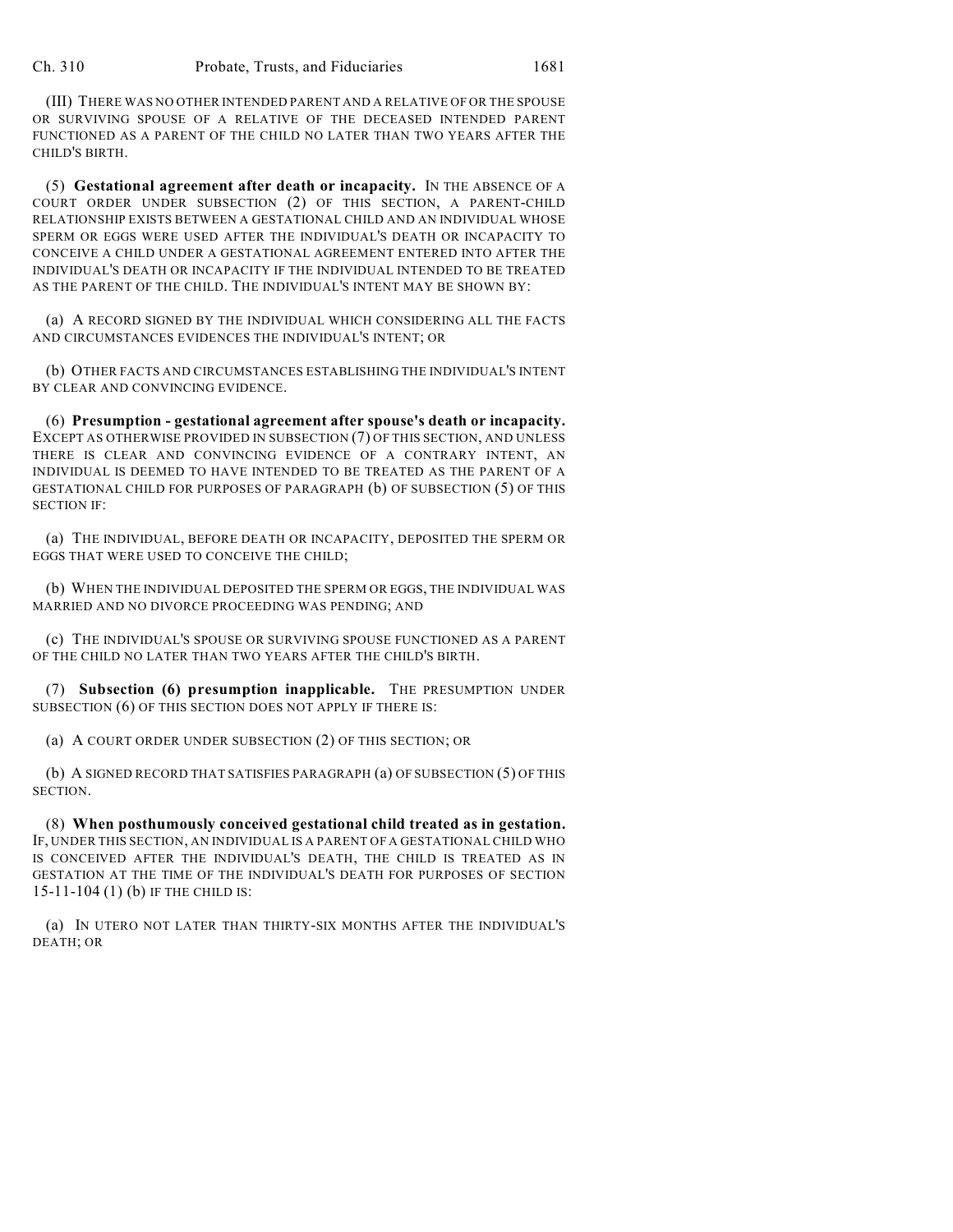(b) BORN NOT LATER THAN FORTY-FIVE MONTHS AFTER THE INDIVIDUAL'S DEATH.

(9) **No effect on other laws.** THIS SECTION DOES NOT AFFECT LAWS OF THIS STATE OTHER THAN THIS CODE REGARDING THE ENFORCEABILITY OR VALIDITY OF A GESTATIONAL AGREEMENT.

**15-11-122. Equitable adoption.** THIS SUBPART 2 DOES NOT AFFECT THE DOCTRINE OF EQUITABLE ADOPTION.

**SECTION 9.** 15-11-201 (2), Colorado Revised Statutes, is amended to read:

**15-11-201. Right to elective-share.** (2) (a) **Supplemental elective-share amount.** If the sum of the amounts described in sections 15-11-202 (2) (d), 15-11-203 (1) (a), and that part of the elective-share amount payable from the decedent's probate estate and nonprobate transfers to others under section 15-11-203 (2) and (3) is less than fifty thousand dollars, the surviving spouse is entitled to a supplemental elective-share amount equal to fifty thousand dollars, minus the sum of the amounts described in those sections. The supplemental elective-share amount is payable from the decedent's probate estate and from recipients of the decedent's nonprobate transfers to others in the order of priority set forth in section 15-11-203 (2) and (3).

(b) THE DOLLAR AMOUNT STATED IN PARAGRAPH (a) OF THIS SUBSECTION (2) SHALL BE INCREASED OR DECREASED BASED ON THE COST OF LIVING ADJUSTMENT AS CALCULATED AND SPECIFIED IN SECTION 15-10-112.

**SECTION 10.** 15-11-403, Colorado Revised Statutes, is amended to read:

**15-11-403. Exempt property.** (1) The decedent's surviving spouse is entitled to exempt property from the estate in the form of cash in the amount of or other property of the estate in the value of twenty-six thousand dollars in excess of any security interests therein. If there is no surviving spouse, the decedent's dependent children are entitled jointly to the same exempt property. Rights to exempt property have priority over all claims against the estate, except claims for the costs and expenses of administration, and reasonable funeral and burial, interment, or cremation expenses, which shall be paid in the priority and manner set forth in section 15-12-805. The right to exempt property shall abate as necessary to permit payment of the family allowance. These rights are in addition to any benefit or share passing to the surviving spouse or dependent children by the decedent's will, unless otherwise provided, by intestate succession, or by way of elective-share.

(2) THE DOLLAR AMOUNT STATED IN SUBSECTION (1) OF THIS SECTION SHALL BE INCREASED OR DECREASED BASED ON THE COST OF LIVING ADJUSTMENT AS CALCULATED AND SPECIFIED IN SECTION 15-10-112.

**SECTION 11.** 15-11-405 (1), Colorado Revised Statutes, is amended to read:

**15-11-405. Source, determination, and documentation.** (1) (a) If the estate is otherwise sufficient, property specifically devised or disposed of by memorandum under section 15-11-513 to any person other than a person entitled to exempt property may not be used to satisfy rights to exempt property. Subject to this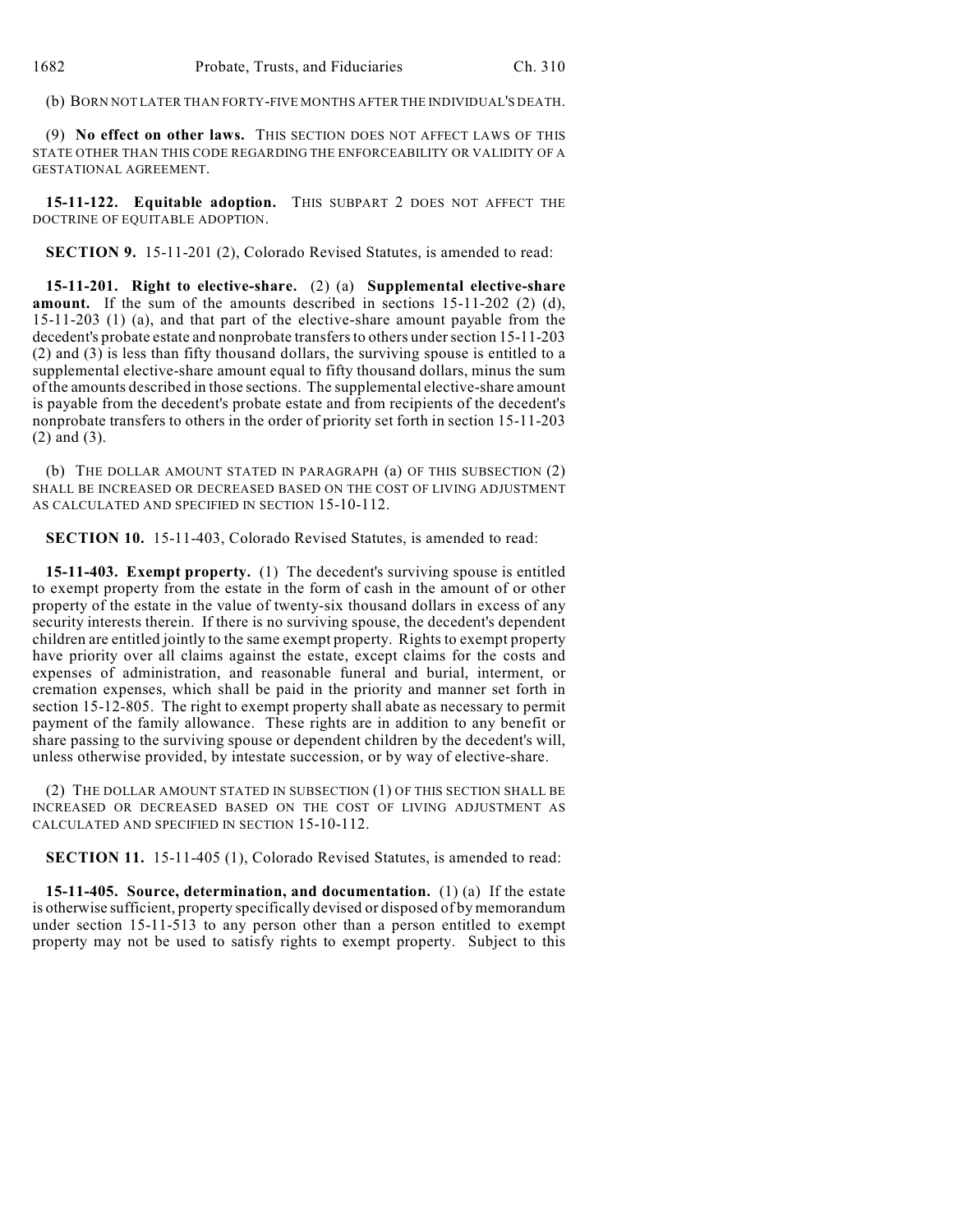restriction, the surviving spouse, the guardians of minor children, or dependent children who are adults may select property of the estate as their exempt property. The personal representative may make these selections if the surviving spouse, the dependent children, or the guardians of the minor children are unable or fail to do so within a reasonable time or there is no guardian of a minor child. The personal representative may execute an instrument or deed of distribution to establish the ownership of property taken as exempt property allowance. The personal representative may determine the family allowance in a lump sum not exceeding twenty-four thousand dollars or periodic installments not exceeding two thousand dollars per month for one year and may disburse funds of the estate in payment of the family allowance. The personal representative or an interested person aggrieved by any selection, determination, payment, proposed payment, or failure to act under this section may petition the court for appropriate relief, which may provide a family allowance other than that which the personal representative determined or could have determined.

(b) THE DOLLAR AMOUNT STATED IN PARAGRAPH (a) OF THIS SUBSECTION (1) SHALL BE INCREASED OR DECREASED BASED ON THE COST OF LIVING ADJUSTMENT AS CALCULATED AND SPECIFIED IN SECTION 15-10-112.

**SECTION 12.** 15-11-502 (1), Colorado Revised Statutes, is amended to read:

**15-11-502. Execution - witnessed or notarized wills - holographic wills.** (1) Except as OTHERWISE provided in subsection (2) of this section and in sections 15-11-503, 15-11-506, and 15-11-513, a will shall be:

(a) In writing;

(b) Signed by the testator, or in the testator's name by some other individual in the testator's conscious presence and by the testator's direction; and

(c) EITHER:

(I) Signed by at least two individuals, either prior to or after the testator's death, each of whom signed within a reasonable time after he or she witnessed either the testator's signing of the will as described in paragraph (b) of this subsection (1) or the testator's acknowledgment of that signature or acknowledgment of the will; OR

(II) ACKNOWLEDGED BY THE TESTATOR BEFORE A NOTARY PUBLIC OR OTHER INDIVIDUAL AUTHORIZED BY LAW TO TAKE ACKNOWLEDGMENTS.

**SECTION 13.** 15-11-504 (1) and (2), Colorado Revised Statutes, are amended to read:

**15-11-504. Self-proved will.** (1) A will THAT IS EXECUTED WITH ATTESTING WITNESSES may be simultaneously executed, attested, and made self-proved by acknowledgment thereof by the testator and affidavits of the witnesses, each made before an officer authorized to administer oaths under the laws of the state in which execution occurs and evidenced by the officer's certificate, under official seal, in substantially the following form: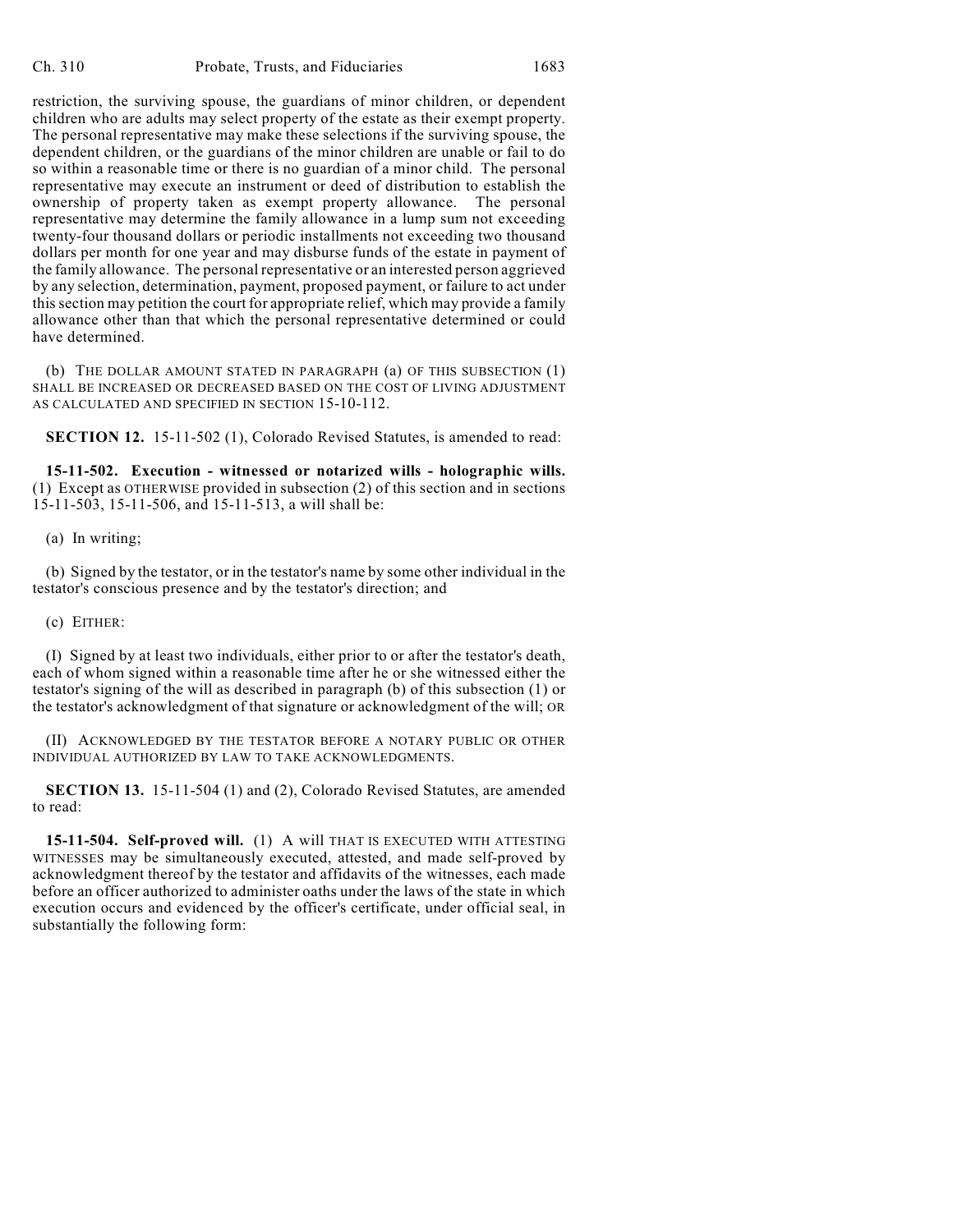1684 Probate, Trusts, and Fiduciaries Ch. 310

I, the testator, sign my name to this instrument this day of and being first duly sworn, do hereby declare to the undersigned authority that  $\overline{I}$  sign and execute this instrument as my will and that I sign it willingly (or willingly direct another to sign for me), that I execute it as my free and voluntary act for the purposes therein expressed, and that I am eighteen years of age or older, of sound mind, and under no constraint or undue influence.

#### Testator

We, \_\_\_\_\_\_, \_\_\_\_\_\_\_ the witnesses, sign our names to this instrument, being first duly sworn, and do hereby declare to the undersigned authority that the testator signs and executes this instrument as [his] [her] will and that [he] [she] signs it willingly (or willingly directs another to sign for [him] [her]), and that [he] [she] executes it as [his] [her] free and voluntary act for the purposes therein expressed, and that each of us, in the conscious presence of the testator, hereby signs this will as witness to the testator's signing, and that to the best of our knowledge the testator is eighteen years of age or older, of sound mind, and under no constraint or undue influence.

| Witness |
|---------|
|         |

 $\mathcal{L}_\text{max}$  and  $\mathcal{L}_\text{max}$  and  $\mathcal{L}_\text{max}$  and  $\mathcal{L}_\text{max}$ 

**Witness** 

THE STATE OF \_\_\_\_\_\_\_\_\_\_\_\_\_\_\_\_\_\_\_ COUNTY OF \_\_\_\_\_\_\_\_\_\_\_\_\_\_\_\_\_\_\_\_\_

Subscribed, sworn to and acknowledged before me by \_\_\_\_\_\_\_\_\_\_\_\_, the testator, and subscribed and sworn to before me by \_\_\_\_\_\_\_\_\_\_\_\_\_\_\_\_\_ and \_\_\_\_\_\_\_\_\_\_, witnesses, this  $\frac{1}{\sqrt{2}}$  day of  $\frac{1}{\sqrt{2}}$ .

(SEAL) (SIGNED)\_\_\_\_\_\_\_\_\_\_\_\_\_\_\_\_\_\_\_\_\_\_\_\_\_\_\_\_\_\_\_\_\_\_\_\_

 $\mathcal{L}_\text{max}$  and  $\mathcal{L}_\text{max}$  and  $\mathcal{L}_\text{max}$  and  $\mathcal{L}_\text{max}$ (Official capacity of officer)

(2) An attested A will THAT IS EXECUTED WITH ATTESTING WITNESSES may be made self-proved at any time after its execution by the acknowledgment thereof by the testator and the affidavits of the witnesses, each made before an officer authorized to administer oaths under the laws of the state in which the acknowledgment occurs and evidenced by the officer's certificate, under the official seal, attached or annexed to the will in substantially the following form:

THE STATE OF \_\_\_\_\_\_\_\_\_\_\_\_\_\_\_\_\_\_\_ COUNTY OF \_\_\_\_\_\_\_\_\_\_\_\_\_\_\_\_\_\_\_\_\_

We, \_\_\_\_\_\_\_\_\_\_\_\_\_, \_\_\_\_\_\_\_\_\_\_\_, and \_\_\_\_\_\_\_\_\_\_\_\_, the testator and the witnesses, respectively, whose names are signed to the attached or foregoing instrument, being first duly sworn, do hereby declare to the undersigned authority that the testator signed and executed the instrument as the testator's will and that [he] [she] had signed willingly (or willingly directed another to sign for [him] [her]), and that [he] [she] executed it as [his] [her] free and voluntary act for the purposes therein expressed, and that each of the witnesses, in the conscious presence of the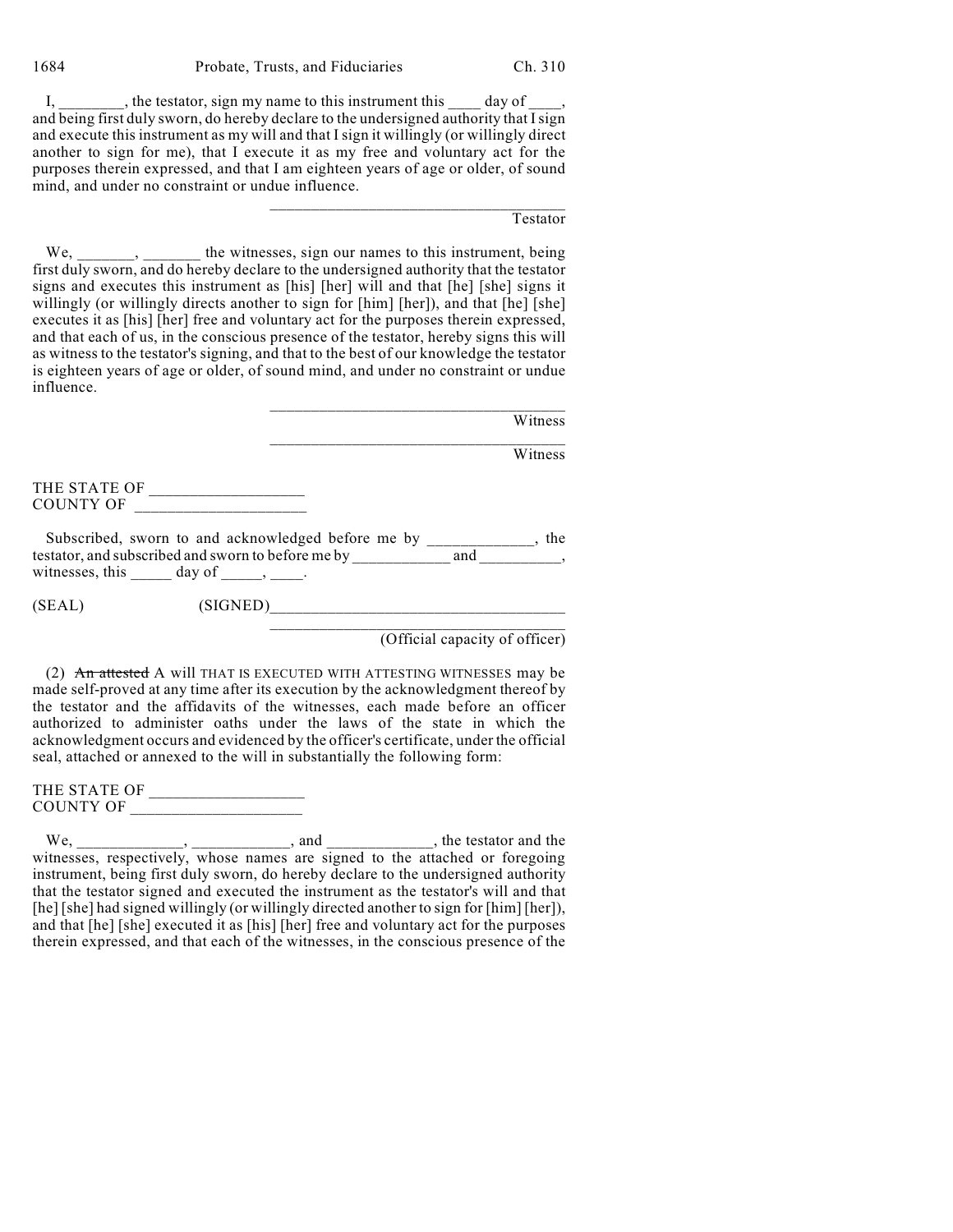testator, signed the will as witness and that to the best of [his] [her] knowledge the testator was at that time eighteen years of age or older, of sound mind, and under no constraint or undue influence.

|                                                                                                                                               |          |     | Testator                       |
|-----------------------------------------------------------------------------------------------------------------------------------------------|----------|-----|--------------------------------|
|                                                                                                                                               |          |     |                                |
|                                                                                                                                               |          |     | Witness                        |
|                                                                                                                                               |          |     | Witness                        |
| Subscribed, sworn to, and acknowledged before me by , the testator,<br>and subscribed and sworn to before me by<br>witnesses, this day of , . |          | and |                                |
| (SEAL)                                                                                                                                        | (SIGNED) |     |                                |
|                                                                                                                                               |          |     | (Official capacity of officer) |

**SECTION 14.** 15-11-705, Colorado Revised Statutes, is amended to read:

**15-11-705. Class gifts construed to accord with intestate succession.** (1) Adopted individuals and individuals born out of wedlock, and their respective descendants if appropriate to the class, are included in class gifts and other terms of relationship in accordance with the rules for intestate succession. Unless the context of the reference or some other provision of the governing instrument indicates the testator's contrary intent:

(a) Terms of relationship that do not differentiate relationships by blood from those by affinity, such as "uncles", "aunts", "nieces", or "nephews", standing alone shall be construed to exclude relatives by affinity.

(b) Terms of relationship that do not differentiate relationships by the half blood from those by the whole blood, such as "brothers", "sisters", "nieces", or "nephews", standing alone shall be construed to include both types of relationships.

(c) Terms of relationship such as "children", "grandchildren", "issue", "descendants", "brothers", "sisters", "nieces", "nephews", "uncles", or "aunts" standing alone shall be construed to include individuals born out of wedlock.

(2) (Reserved)

(3) In addition to the requirements of subsection (1) of this section, in construing a dispositive provision of a transferor who is not the adopting parent, an adopted individual is not considered the child of the adopting parent unless the adopted individual was adopted while a minor. This subsection (3) shall be applied in a manner consistent with the application of section 15-11-114, which pertains to the parent and child relationship.

(1) **Definitions.** IN THIS SECTION: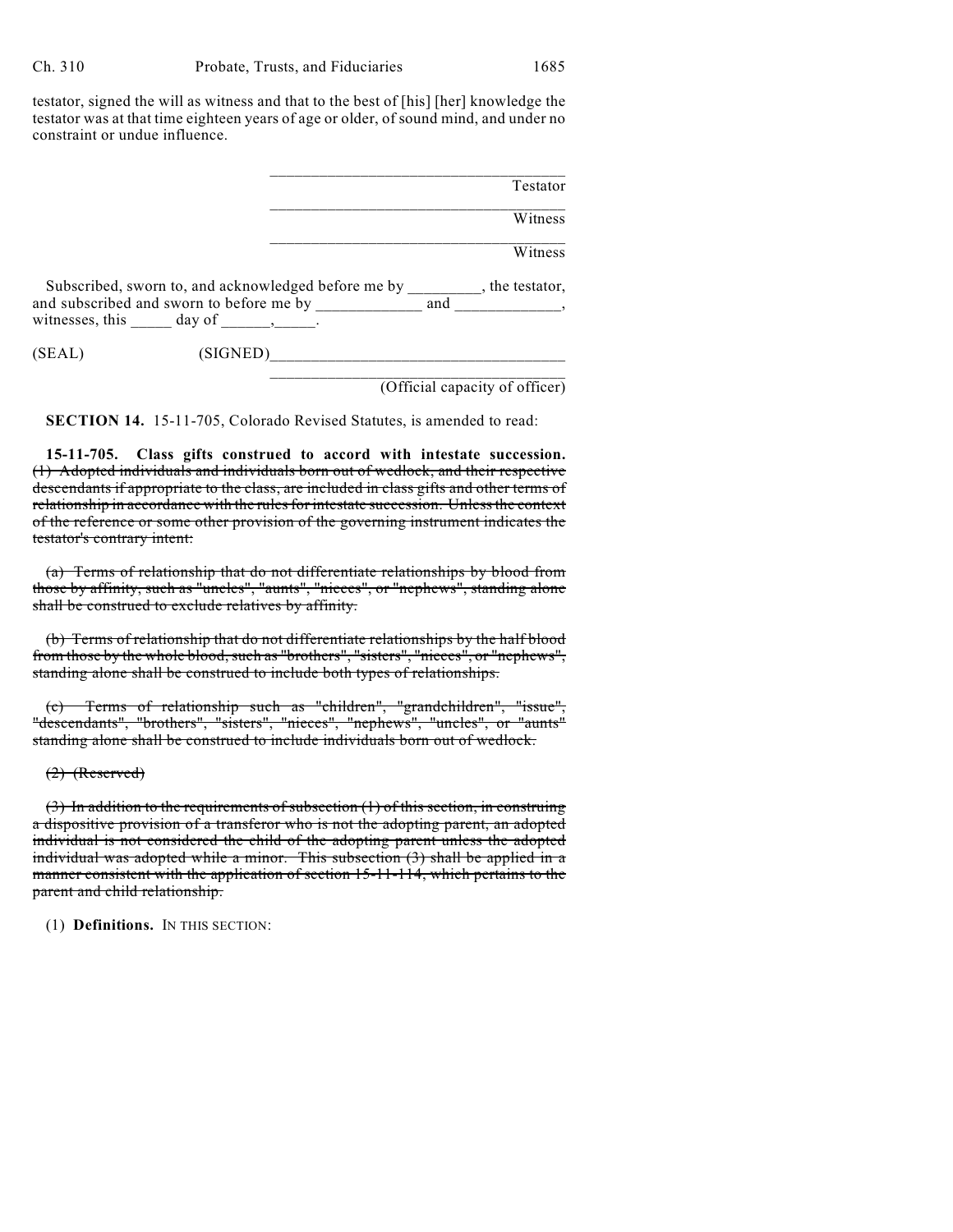(a) "ADOPTEE" HAS THE MEANING SET FORTH IN SECTION 15-11-115.

(b) "CHILD OF ASSISTED REPRODUCTION" HAS THE MEANING SET FORTH IN SECTION 15-11-120.

(c) "DISTRIBUTION DATE" MEANS THE DATE WHEN AN IMMEDIATE OR POSTPONED CLASS GIFT TAKES EFFECT IN POSSESSION OR ENJOYMENT.

(d) "FUNCTIONED AS A PARENT OF THE ADOPTEE" HAS THE MEANING SET FORTH IN SECTION 15-11-115, SUBSTITUTING "ADOPTEE" FOR "CHILD" IN THAT DEFINITION.

(e) "FUNCTIONED AS A PARENT OF THE CHILD" HAS THE MEANING SET FORTH IN SECTION 15-11-115.

(f) "GENETIC PARENT" HAS THE MEANING SET FORTH IN SECTION 15-11-115.

(g) "GESTATIONAL CHILD" HAS THE MEANING SET FORTH IN SECTION 15-11-121.

(h) "RELATIVE" HAS THE MEANING SET FORTH IN SECTION 15-11-115.

(2) **Terms of relationship.** A CLASS GIFT THAT USES A TERM OF RELATIONSHIP TO IDENTIFY THE CLASS MEMBERS INCLUDES A CHILD OF ASSISTED REPRODUCTION, A GESTATIONAL CHILD, AND, EXCEPT AS OTHERWISE PROVIDED IN SUBSECTIONS (5) AND (6) OF THIS SECTION, AN ADOPTEE AND A CHILD BORN TO PARENTS WHO ARE NOT MARRIED TO EACH OTHER, AND THEIR RESPECTIVE DESCENDANTS IF APPROPRIATE TO THE CLASS, IN ACCORDANCE WITH THE RULES FOR INTESTATE SUCCESSION REGARDING PARENT-CHILD RELATIONSHIPS.

(3) **Relatives by marriage.** TERMS OF RELATIONSHIP IN A GOVERNING INSTRUMENT THAT DO NOT DIFFERENTIATE RELATIONSHIPS BY BLOOD FROM THOSE BY MARRIAGE, SUCH AS UNCLES, AUNTS, NIECES, OR NEPHEWS, ARE CONSTRUED TO EXCLUDE RELATIVES BY MARRIAGE, UNLESS:

(a) WHEN THE GOVERNING INSTRUMENT WAS EXECUTED, THE CLASS WAS THEN AND FORESEEABLY WOULD BE EMPTY; OR

(b) THE LANGUAGE OR CIRCUMSTANCES OTHERWISE ESTABLISH THAT RELATIVES BY MARRIAGE WERE INTENDED TO BE INCLUDED.

(4) **Half-blood relatives.** TERMS OF RELATIONSHIP IN A GOVERNING INSTRUMENT THAT DO NOT DIFFERENTIATE RELATIONSHIPS BY THE HALF BLOOD FROM THOSE BY THE WHOLE BLOOD, SUCH AS BROTHERS, SISTERS, NIECES, OR NEPHEWS ARE CONSTRUED TO INCLUDE BOTH TYPES OF RELATIONSHIPS.

(5) **Transferor not genetic parent.** IN CONSTRUING A DISPOSITIVE PROVISION OF A TRANSFEROR WHO IS NOT THE GENETIC PARENT, A CHILD OF A GENETIC PARENT IS NOT CONSIDERED THE CHILD OF THE GENETIC PARENT UNLESS THE GENETIC PARENT, A RELATIVE OF THE GENETIC PARENT, OR THE SPOUSE OR SURVIVING SPOUSE OF THE GENETIC PARENT OR OF A RELATIVE OF THE GENETIC PARENT FUNCTIONED AS A PARENT OF THE CHILD BEFORE THE CHILD REACHED EIGHTEEN YEARS OF AGE.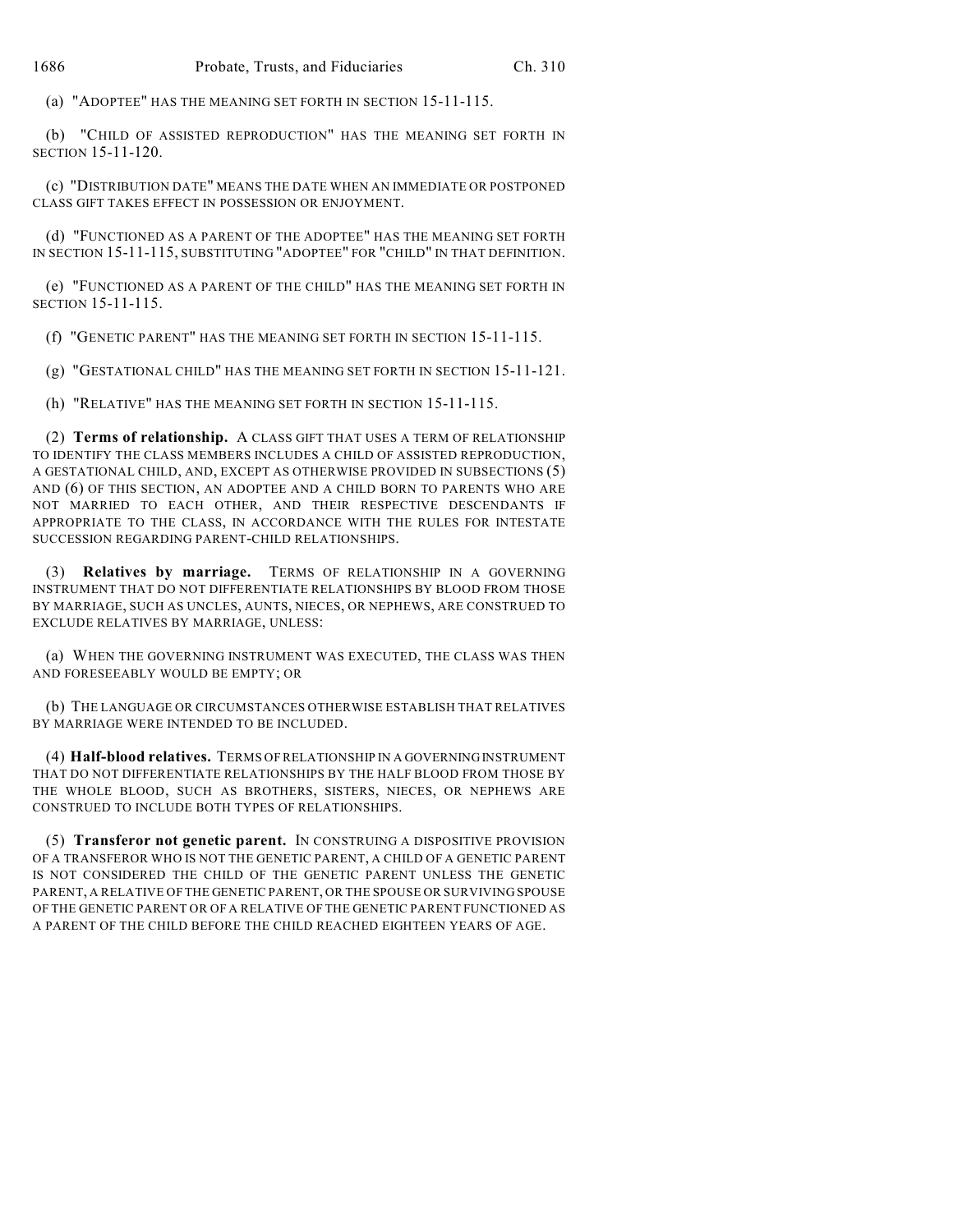(6) IN CONSTRUING A DISPOSITIVE PROVISION OF A TRANSFEROR WHO IS NOT THE ADOPTIVE PARENT, AN ADOPTEE IS NOT CONSIDERED THE CHILD OF THE ADOPTIVE PARENT UNLESS:

(a) THE ADOPTION TOOK PLACE BEFORE THE ADOPTEE REACHED EIGHTEEN YEARS OF AGE;

(b) THE ADOPTIVE PARENT WAS THE ADOPTEE'S STEPPARENT OR FOSTER PARENT; OR

(c) THE ADOPTIVE PARENT FUNCTIONED AS A PARENT OF THE ADOPTEE BEFORE THE ADOPTEE REACHED EIGHTEEN YEARS OF AGE.

(7) **Class-closing rules.** THE FOLLOWING RULES APPLY FOR PURPOSES OF THE CLASS-CLOSING RULES:

(a) A CHILD IN UTERO AT A PARTICULAR TIME IS TREATED AS LIVING AT THAT TIME IF THE CHILD LIVES ONE HUNDRED TWENTY HOURS AFTER BIRTH.

(b) IF A CHILD OF ASSISTED REPRODUCTION OR A GESTATIONAL CHILD IS CONCEIVED POSTHUMOUSLY AND THE DISTRIBUTION DATE IS THE DECEASED PARENT'S DEATH, THE CHILD IS TREATED AS LIVING ON THE DISTRIBUTION DATE IF THE CHILD LIVES ONE HUNDRED TWENTY HOURS AFTER BIRTH AND WAS IN UTERO NOT LATER THAN THIRTY-SIX MONTHS AFTER THE DECEASED PARENT'S DEATH OR BORN NOT LATER THAN FORTY-FIVE MONTHS AFTER THE DECEASED PARENT'S DEATH.

(c) AN INDIVIDUAL WHO IS IN THE PROCESS OF BEING ADOPTED WHEN THE CLASS CLOSES IS TREATED AS ADOPTED WHEN THE CLASS CLOSES IF THE ADOPTION IS SUBSEQUENTLY GRANTED.

**SECTION 15.** Part 8 of article 11 of title 15, Colorado Revised Statutes, is amended BY THE ADDITION OF THE FOLLOWING NEW SECTIONS to read:

**15-11-806. Reformation to correct mistakes.** THE COURT MAY REFORM THE TERMS OF A GOVERNING INSTRUMENT, EVEN IF UNAMBIGUOUS, TO CONFORM THE TERMS TO THE TRANSFEROR'S INTENTION IF IT IS PROVED BY CLEAR AND CONVINCING EVIDENCE THAT THE TRANSFEROR'S INTENT AND THE TERMS OF THE GOVERNING INSTRUMENT WERE AFFECTED BY A MISTAKE OF FACT OR LAW, WHETHER IN EXPRESSION OR INDUCEMENT.

**15-11-807. Modification to achieve transferor's tax objectives.**

TO ACHIEVE THE TRANSFEROR'S TAX OBJECTIVES, THE COURT MAY MODIFY THE TERMS OF A GOVERNING INSTRUMENT IN A MANNER THAT IS NOT CONTRARY TO THE TRANSFEROR'S PROBABLE INTENTION. THE COURT MAY PROVIDE THAT THE MODIFICATION HAS RETROACTIVE EFFECT.

**SECTION 16.** 15-12-406, Colorado Revised Statutes, is amended to read:

**15-12-406. Formal testacy proceedings - contested cases.** (1) If evidence concerning execution of an attested will which is not self-proved is necessary in contested cases, the testimony of at least one of the attesting witnesses, if within the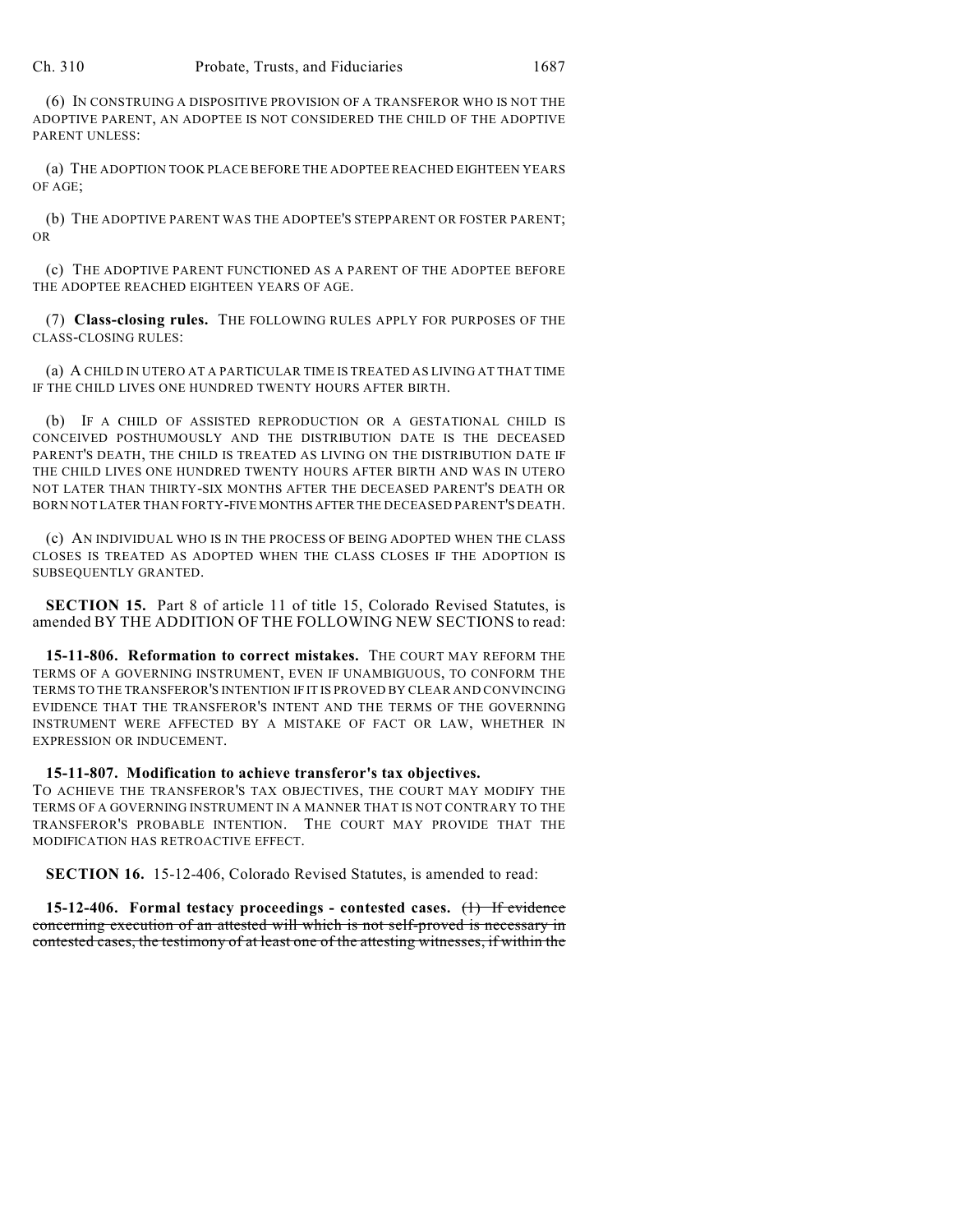state, competent, and able to testify, is required. Due execution of an attested or unattested will may be proved by other evidence.

(2) If the will is self-proved, compliance with signature and other requirements of execution are presumed subject to rebuttal without the testimony of any witness upon filing the will and the acknowledgment and affidavits annexed or attached thereto, unless there is proof of fraud or forgery affecting the acknowledgment or affidavit.

(1) IN A CONTESTED CASE IN WHICH THE PROPER EXECUTION OF A WILL IS AT ISSUE, THE FOLLOWING RULES APPLY:

(a) IF THE WILL IS SELF-PROVED PURSUANT TO SECTION 15-11-504, THE WILL SATISFIES THE REQUIREMENTS FOR EXECUTION WITHOUT THE TESTIMONY OF ANY ATTESTING WITNESS, UPON FILING THE WILL AND THE ACKNOWLEDGMENT AND AFFIDAVITS ANNEXED OR ATTACHED TO IT, UNLESS THERE IS EVIDENCE OF FRAUD OR FORGERY AFFECTING THE ACKNOWLEDGMENT OR AFFIDAVIT.

(b) IF THE WILL IS NOTARIZED PURSUANT TO SECTION  $15-11-502$  (1) (c) (II), BUT NOT SELF-PROVED, THERE IS A REBUTTABLE PRESUMPTION THAT THE WILL SATISFIES THE REQUIREMENTS FOR EXECUTION UPON FILING THE WILL.

(c) IF THE WILL IS WITNESSED PURSUANT TO SECTION  $15-11-502$  (1) (c) (I), BUT NOT NOTARIZED OR SELF-PROVED, THE TESTIMONY OF AT LEAST ONE OF THE ATTESTING WITNESSES IS REQUIRED TO ESTABLISH PROPER EXECUTION IF THE WITNESS IS WITHIN THIS STATE, COMPETENT, AND ABLE TO TESTIFY. PROPER EXECUTION MAY BE ESTABLISHED BY OTHER EVIDENCE, INCLUDING AN AFFIDAVIT OF AN ATTESTING WITNESS. AN ATTESTATION CLAUSE THAT IS SIGNED BY THE ATTESTING WITNESSES RAISES A REBUTTABLE PRESUMPTION THAT THE EVENTS RECITED IN THE CLAUSE OCCURRED.

**SECTION 17. Effective date - applicability.** (1) This act takes effect on July 1, 2010.

(2) This act applies on or after July 1, 2010, to:

(a) Governing instruments executed by decedents dying on or after July 1, 2010;

(b) Any proceedings in court then pending or thereafter commenced regardless of the time of death of the decedent except to the extent that, in the opinion of the court, the former procedure should be made applicable in a particular case in the interest of justice or because of infeasibility of application of the procedure of the "Colorado Probate Code", articles 10 to 17 of title 15, Colorado Revised Statutes;

(c) An act done before the effective date of this act in any proceeding and any accrued right is not impaired by this act. If a right is acquired, extinguished, or barred upon the expiration of a prescribed period of time which has commenced to run by the provisions of any statute before the effective date of this act, the provisions shall remain in force with respect to that right; and

(d) Any rule of construction or presumption provided in this act applies to